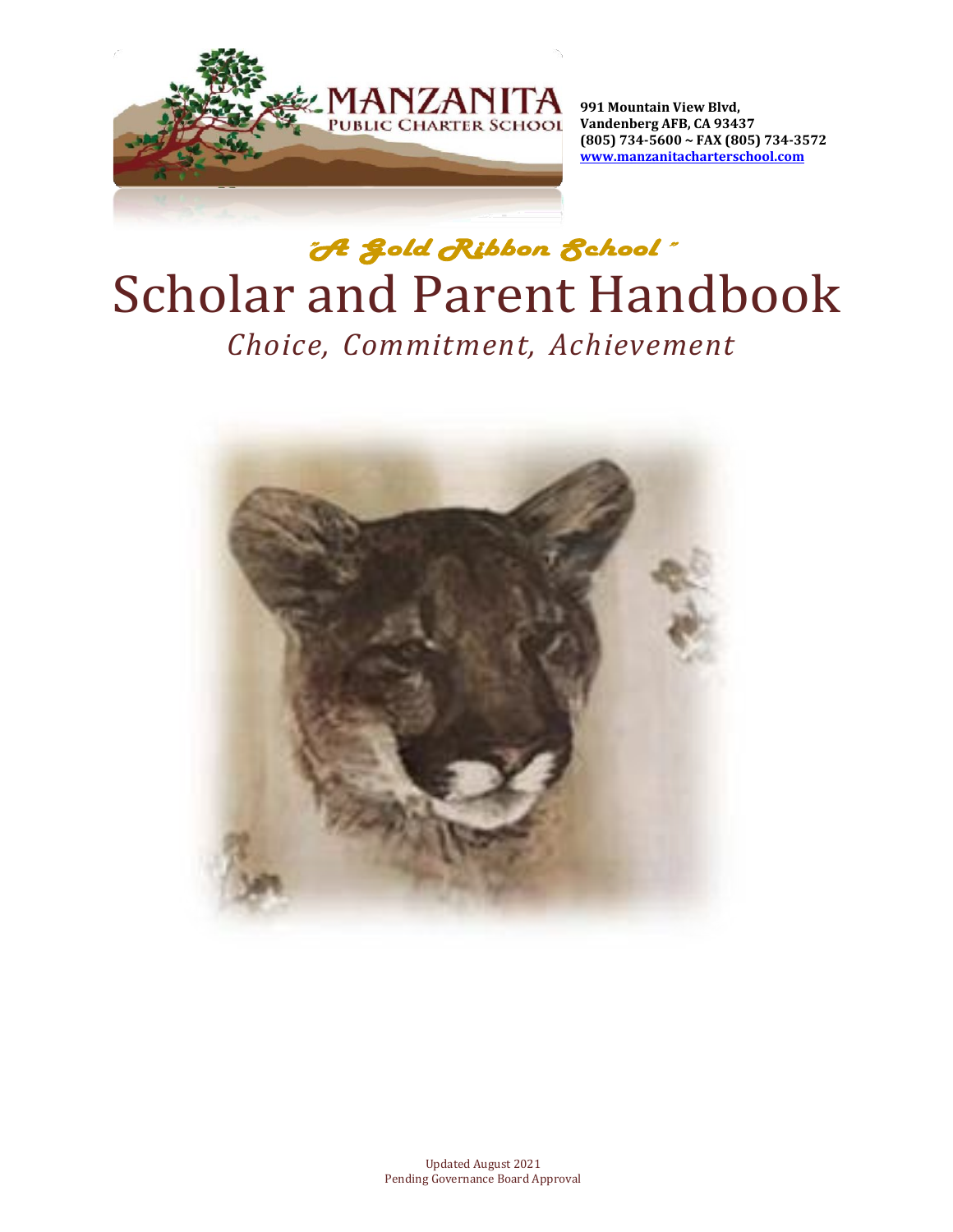## **TABLE OF CONTENTS**

| <b>INTRODUCTION</b>                             | 3  |
|-------------------------------------------------|----|
| <b>Administration Office Hours</b>              | 3  |
| <b>Mission</b>                                  | 3  |
| <b>Belief</b>                                   | 4  |
| Mascot/Motto/School Colors                      | 4  |
| The Manzanita Scholarly Pursuits                | 4  |
| <b>Charter Schools</b>                          | 4  |
| Nondiscrimination                               | 4  |
| <b>Homeless Scholars</b>                        | 5  |
| <b>MPCS Governance Board</b>                    | 5  |
| <b>School to Home Communication</b>             | 6  |
| <b>First Day Packets</b>                        | 6  |
| <b>SCHOOL SCHEDULE</b>                          | 6  |
| <b>Daily Start Time</b>                         | 6  |
| Daily School Dismissal                          | 6  |
| <b>Early Release School Days</b>                | 6  |
| Lunch Schedule/Lunch Recess                     | 6  |
| Early Release Lunch Schedule                    | 6  |
| Precipitation/Extreme Weather Schedule          | 6  |
| <b>Instructional Minutes</b>                    | 7  |
| <b>SCHOLAR ATTENDANCE</b>                       | 7  |
| <b>Perfect Attendance</b>                       | 7  |
| <b>Scholar Absences</b>                         | 7  |
| Late Arrivals/Early Departures                  | 7  |
| Short-Term Independent Study Contract (ISC)     | 8  |
| <b>DRESS CODE - SCHOLAR UNIFORM POLICY</b>      | 8  |
| Wacky Wednesday MPCS Spirit Day                 | 8  |
| <b>Uniform Violations</b>                       | 8  |
| <b>FOOD SERVICE</b>                             | 8  |
| <b>Meal Costs</b>                               | 8  |
| <b>Lunch Payments</b>                           | 8  |
| <b>School Meal Account</b>                      | 9  |
| <b>Free or Reduced Meals</b>                    | 9  |
| Lunch from Home                                 | 9  |
| <b>Snack Policy</b>                             | 9  |
| <b>Classroom Food</b>                           | 9  |
| <b>Ice-Cream Sales</b>                          | 9  |
| <b>SCHOOL SAFETY</b>                            | 9  |
| <b>Safety Policies</b>                          | 10 |
| <b>Comprehensive School Safety Plan</b>         | 10 |
| <b>Disaster Procedures</b>                      | 10 |
| <b>Emergency Evacuation</b>                     | 10 |
| <b>EDUCATIONAL ENVIRONMENT</b>                  | 11 |
| Directory Information & Scholar Records         | 11 |
| <b>Classroom Assignments</b>                    | 12 |
| <b>Scholar Supplies/Instructional Materials</b> | 12 |
| <b>Scholarly Pursuits</b>                       | 12 |
| Grades TK-2                                     | 12 |
| Grades 3-6                                      | 13 |
| Manzanita is a "Bucket Filling" School          | 13 |
| Grades TK-3 Discipline Policy                   | 13 |
| Grades 4-6 Discipline Policy                    | 14 |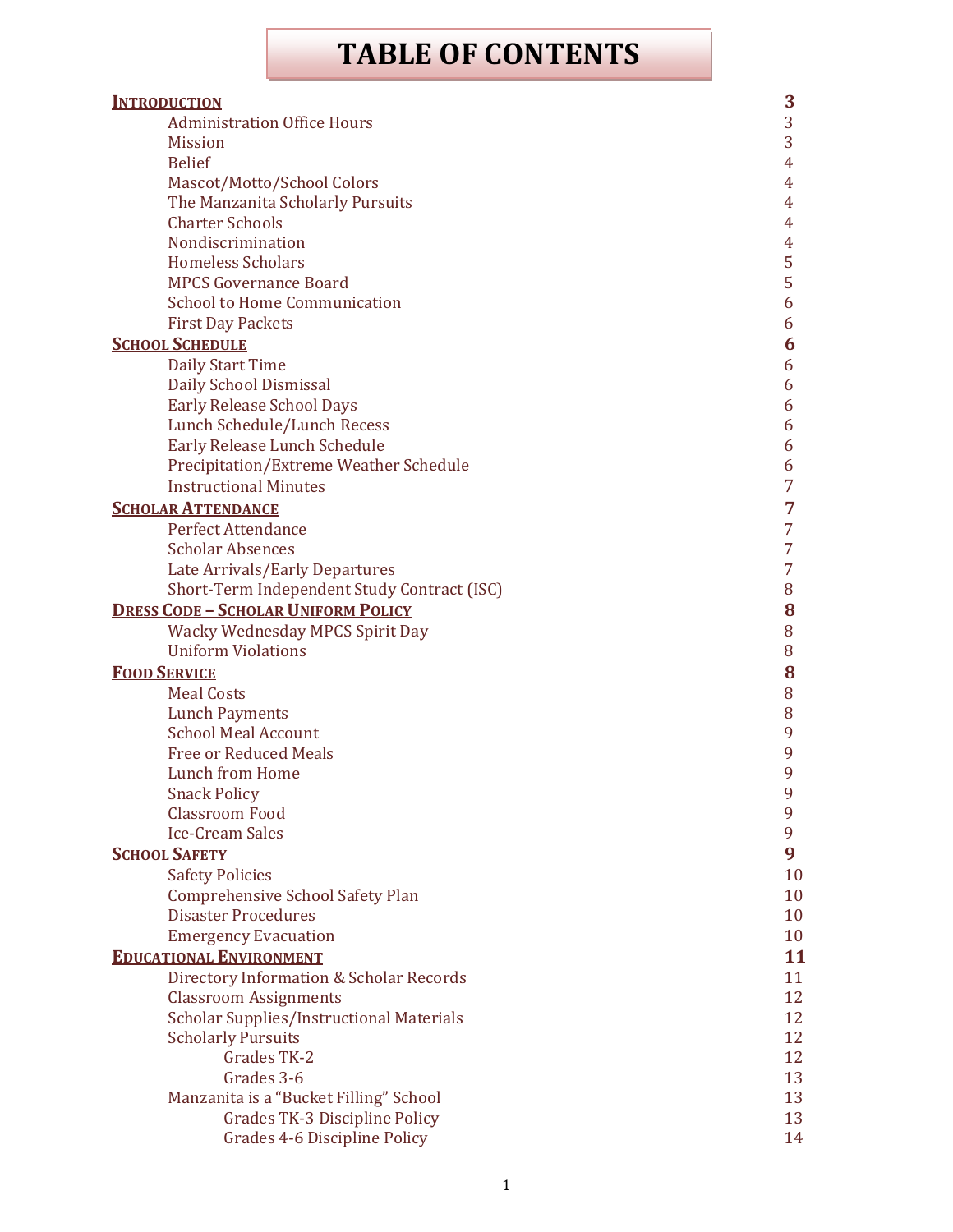## **TABLE OF CONTENTS**

| <b>EDUCATIONAL ENVIRONMENT (CONTINUED)</b>                                     |    |
|--------------------------------------------------------------------------------|----|
| <b>Bullying Prevention</b>                                                     | 15 |
| <b>Special Education/504 Services</b>                                          | 15 |
| Gifted and Talented Education (GATE)/High Achieving Summit Education           | 15 |
| Promotion/Retention/Acceleration                                               | 15 |
| Field Trips/Over Night Excursions                                              | 16 |
| <b>Leaving MPCS</b>                                                            | 16 |
| <b>State Mandated Testing</b>                                                  | 16 |
| <b>SCHOOL HEALTH</b>                                                           | 16 |
| <b>Scholar Medication</b>                                                      | 16 |
| <b>Head Lice</b>                                                               | 17 |
| <b>First Aid</b>                                                               | 17 |
| <b>TECHNOLOGY</b>                                                              | 18 |
| Scholar Cellular Phone/Digital Services                                        | 18 |
| <b>Cell Phone Policy</b>                                                       | 18 |
| <b>Internet Access</b>                                                         | 18 |
| Personal Computers/Laptops/Tablets                                             | 18 |
| Media Photography and Videotaping                                              | 18 |
| <b>FEDERAL SURVEY CARDS</b>                                                    | 18 |
| <b>TEACHER QUALIFICATIONS</b>                                                  | 18 |
| SCHOOL ACCOUNTABILITY REPORT CARDS ("SARC")/SCHOOL QUALITY SNAPSHOT            | 19 |
| <b>REPORT CARDS</b>                                                            | 19 |
| <b>PERFORMANCE KEY</b>                                                         | 19 |
| <b>SCHOLAR-LED PARENT TEACHER CONFERENCES</b>                                  | 19 |
| <u>Awards and Extracurricular Activities</u>                                   | 19 |
| Scholarly Pursuits Awards Assembly ("SPA")                                     | 19 |
| President's Award for Educational Achievement                                  | 20 |
| <b>Math Rulers Challenge</b>                                                   | 20 |
| <b>Extracurricular Activities</b>                                              | 20 |
| <b>STUDENT COUNCIL</b>                                                         | 20 |
| <b>PHOTOGRAPHS/YEAR BOOKS</b>                                                  | 21 |
| <b>VISITATION AND VOLUNTEERING VISITOR POLICY</b>                              | 21 |
| <b>Parent Volunteer Hours</b>                                                  | 21 |
| Parent Teacher Scholar Advisory Council ("PTSAC")                              | 21 |
| Volunteers                                                                     | 21 |
| <b>ARRIVAL AND DISMISSAL</b>                                                   | 22 |
| Traffic                                                                        | 22 |
| Bus Loading and Unloading Zone                                                 | 22 |
| Arrival-Dismissal                                                              | 22 |
| <b>LOST/MISPLACED ITEMS</b>                                                    | 22 |
| <b>TRANSPORTATION</b>                                                          | 22 |
|                                                                                | 22 |
| HOME TO SCHOOL/SCHOOL TO HOME SAFETY TIPS                                      |    |
| <b>UNIFORM COMPLAINT POLICY AND PROCEDURES</b>                                 | 23 |
| Scope                                                                          | 23 |
| <b>Compliance Officers</b>                                                     | 25 |
| <b>Notifications</b>                                                           | 25 |
| Procedures                                                                     | 25 |
| Appeals to the California Department of Education<br><b>Civil Law Remedies</b> | 27 |
|                                                                                | 28 |
| <b>School Discipline</b>                                                       | 28 |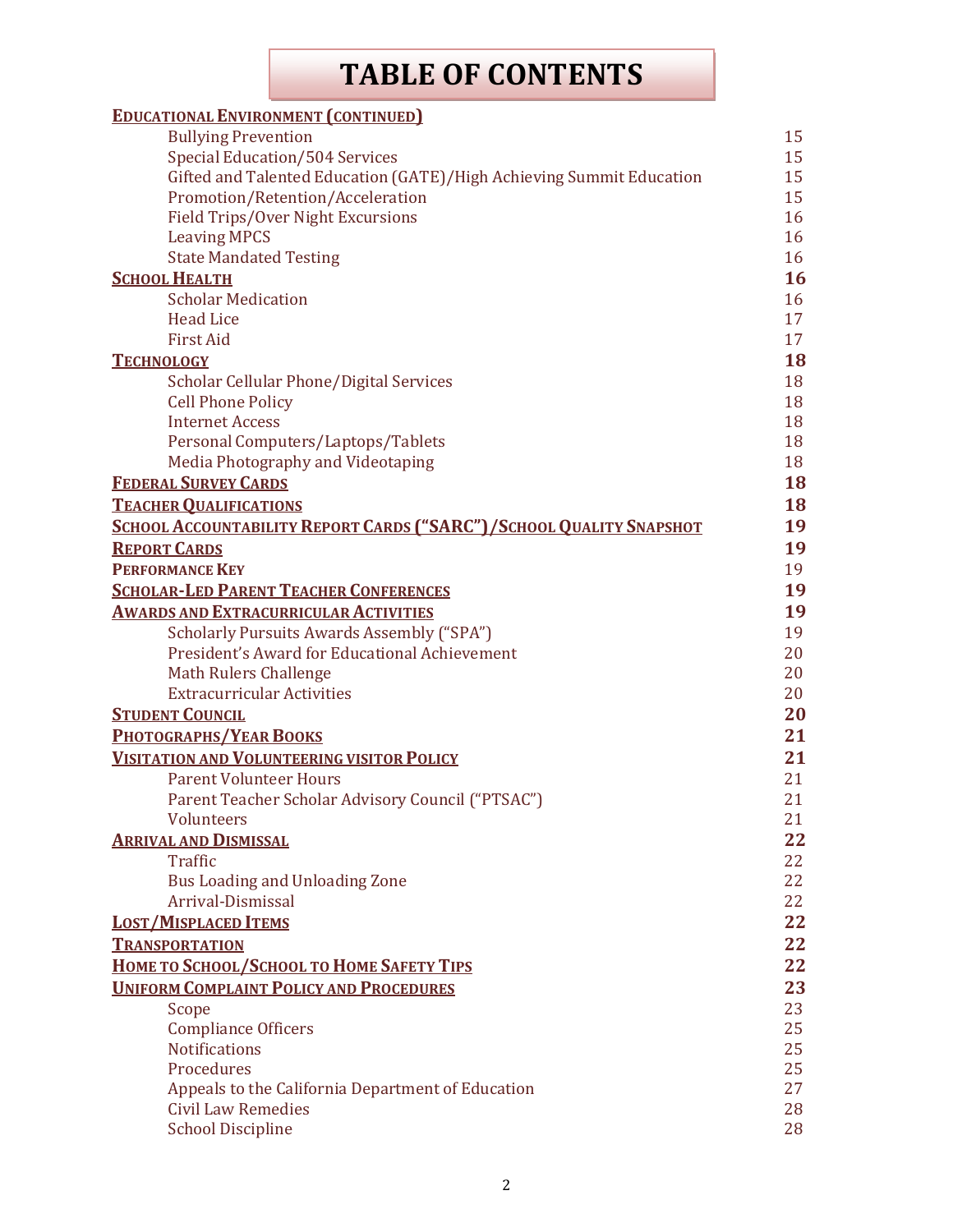## **INTRODUCTION**

<span id="page-3-0"></span>At Manzanita Public Charter School ("MPCS," "Manzanita," or the "Charter School"), scholars and parents can expect to feel safe, protected, and valued. As a public school we have the responsibility to make sure that everyone is treated with respect, dignity, and a strong sense of belonging. This handbook is a guide and outlines our expectations, principles, and shared responsibilities all of which shape our school and provide the educational opportunity you and your scholar deserve.

The simple yet powerful beliefs listed below must be our shared philosophies. They provide the learning environment that reveals a vision for what it will mean to be a literate person in the twentyfirst century.

- MPCS is a school where scholars are challenged and will develop critical thinking skills.
- MPCS is a school where scholars will thrive as readers, writers, and mathematicians.
- MPCS is a school where scholars learn to create and appreciate visual and musical arts.
- MPCS is a school that celebrates diversity and character development though multiculturalism and personal responsibility.

High levels of achievement are created through commitment. We look forward to an extraordinary school year.

# **ADMINISTRATION OFFICE HOURS MONDAY-FRIDAY 8:00 AM – 4:00 PM**

#### **MISSION**

#### Gold Ribbon Achieving School

<span id="page-3-1"></span>Manzanita Public Charter School (referred to from here as MPCS) is a high achieving and alternate choice for local families to educate their scholars in a balanced literacy program using our Strength Based Workshop Model (SBW). Manzanita is a transitional kinder through sixth grade school that has grown from approximately 200 to 420 scholars in 8 years. Our scholars have a wide variety of backgrounds including: low socioeconomic, military, second language learners, and GATE. Manzanita utilizes a workshop model in order to provide scholars with more individualized instruction time to meet scholars at their level. Manzanita values the whole child and encourages scholar participation in elective learning models. We offer an arts program, Outdoor Education, STEAM classes, a choral music program and drama club. Since inception, Manzanita has implemented a longer school day to boost scholars learning, help with closing the achievement GAP, and provide scholars with the time for elective learning models.

#### **BELIEFS**

MPCS believes that excellence in education must be created by implementing these educational viewpoints.

- Hold all scholars, parents, and teachers to the highest standards.
- Emphasize learning as a shared responsibility.
- Prepare lifelong learners that have the skills, capacity, and knowledge to assume their position in a global economy.
- Celebrate diversity through bi-literacy and multiculturalism.
- Implement effective research based instructional practices aligned to California Common Core State Standards ("CCSS").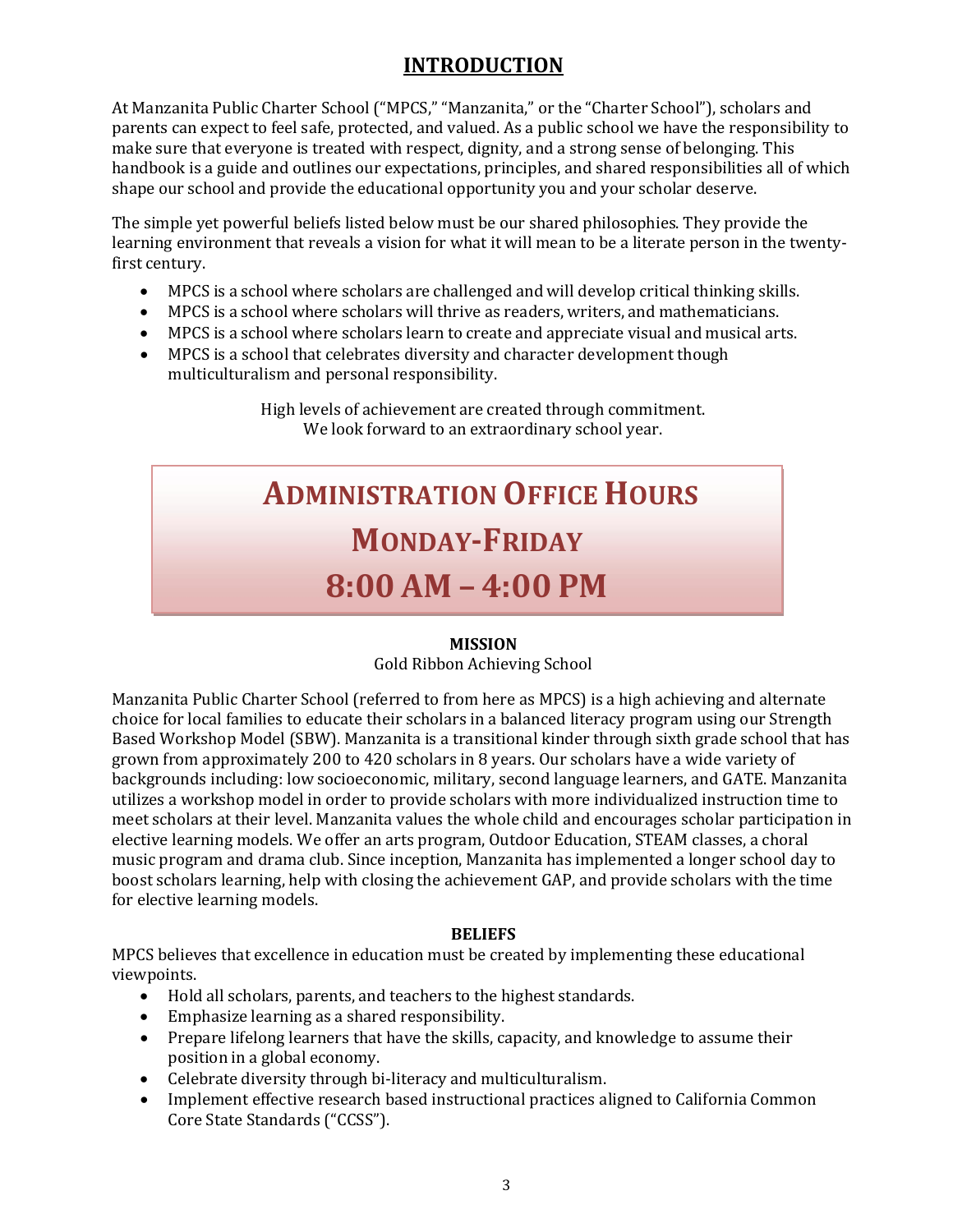#### **MASCOT/MOTTO/SCHOOL COLORS**

- <span id="page-4-0"></span>• Mountain Lion
- Choice, Commitment, Achievement
- Forest Green/Maroon

#### **THE MANZANITA SCHOLARLY PURSUITS**

<span id="page-4-1"></span>At Manzanita you will hear staff speak of scholarly behaviors or scholarly pursuits. A scholar is a person who seeks knowledge - a learner. We encourage you to ask your child, "What scholarly behavior/scholarly pursuits did you practice today?" Ask your child to name just one or two; this will help them distinguish themselves as budding scholars.

| Thinking like a scholar!                               |
|--------------------------------------------------------|
| A scholar has a thirst for knowledge.                  |
| A scholar takes time to ponder.                        |
| A scholar views the world from different perspectives. |
| A scholar sets goals.                                  |
| A scholar takes risks.                                 |
| A scholar uses many resources.                         |
| A scholar actively participates.                       |
| A scholar asks questions.                              |
| A scholar is curious.                                  |
| A scholar perseveres and practices.                    |
|                                                        |

#### **CHARTER SCHOOLS**

<span id="page-4-2"></span>A charter school is exempt the laws and regulations governing school districts; except where specifically noted in the law. The law requires that a public charter school be nonsectarian in its programs, admission policies or employment practice. Public charter schools may not charge tuition and may not discriminate against any individual.

#### **NONDISCRIMINATION**

<span id="page-4-3"></span>MPCS does not discriminate against any scholar or employee on the basis of actual or perceived disability, gender, gender identity, gender expression, nationality, race or ethnicity, religion, sexual orientation, or any other characteristic that is contained in the definition of hate crimes in the California Penal Code.

The Charter School adheres to all provisions of federal law related to scholars with disabilities including, but not limited to, Section 504 of the Rehabilitation Act of 1973, Title II of the Americans with Disabilities Act of 1990 and the Individuals with Disabilities in Education Improvement Act of 2004.

MPCS is committed to providing a work and educational atmosphere that is free of unlawful harassment. The Charter School prohibits sexual harassment and harassment based upon pregnancy, childbirth or related medical conditions, race, religion, creed, color, gender, gender identity, gender expression, national origin or ancestry, physical or mental disability, medical condition, marital status, age, sexual orientation, or any other basis protected by federal, state, local law, ordinance or regulation. The Charter School will not condone or tolerate harassment of any type, including bullying, discrimination, or intimidation, by any employee, independent contractor or other person with which the Charter School does business, or any other individual, scholar, or volunteer. This policy applies to all employees, scholars, or volunteers and relationships, regardless of position or gender. The Charter School will promptly and thoroughly investigate any complaint of harassment and take appropriate corrective action, if warranted.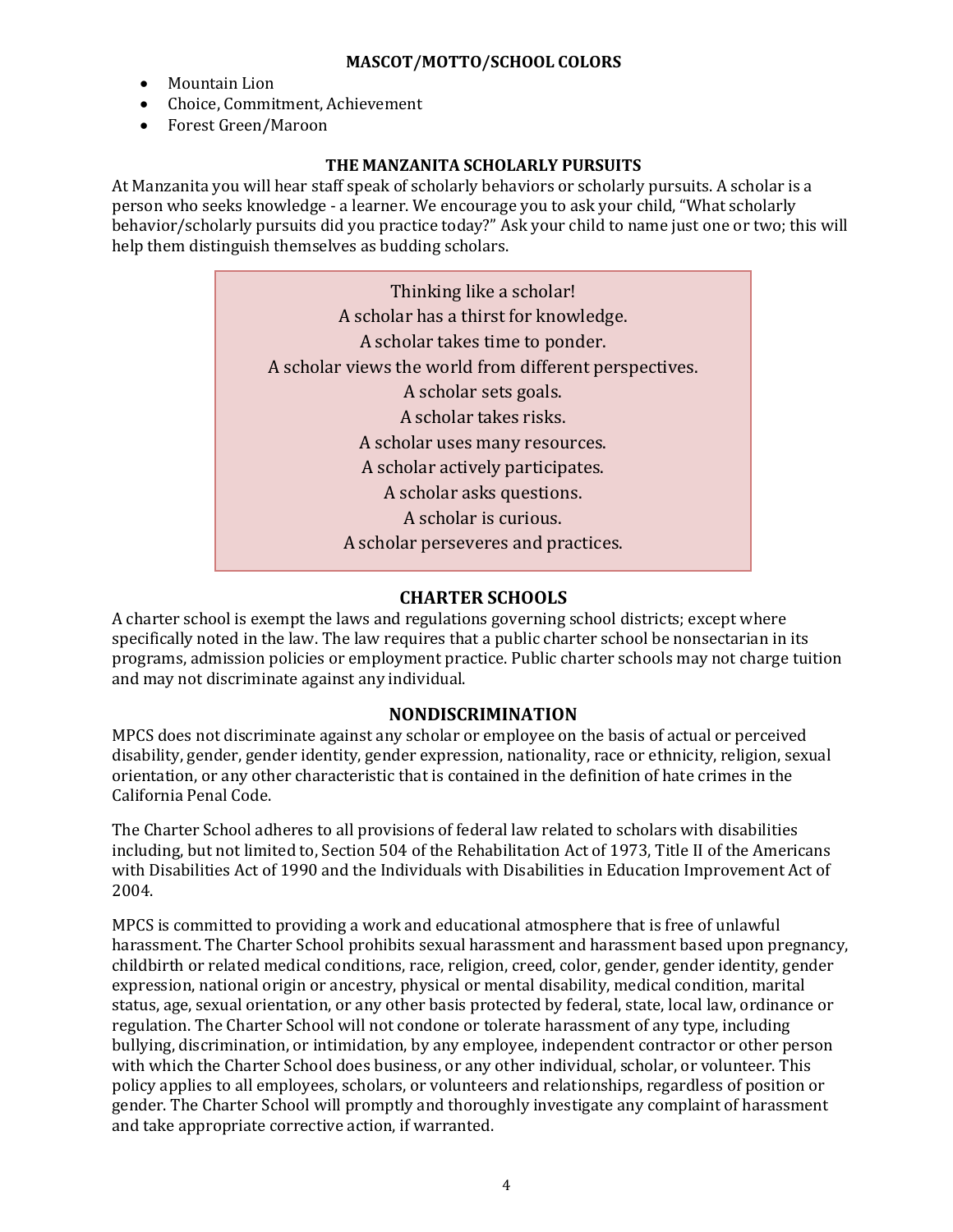#### **HOMELESS SCHOLARS**

<span id="page-5-0"></span>The term "homeless children and youth" means individuals who lack a fixed, regular and adequate nighttime residence due to economic hardship. It includes children and youths who (42 USC 11434(a)):

- 1. Are sharing the housing of other persons due to loss of housing, economic hardship, or a similar reason; are living in motels, hotels, trailer parks or camping grounds due to the lack of alternative adequate accommodations; are living in emergency or transitional shelters; are abandoned in hospitals; or are awaiting foster care placement;
- 2. Have a primary nighttime residence that is a public or private place not designed for or ordinarily used as regular sleeping accommodations for human beings;
- 3. Are living in cars, parks, public spaces, abandoned buildings, substandard housing, bus or train stations, or similar settings;
- 4. Runaway children or children who are abandoned; and
- 5. Migratory children and unaccompanied youth (youth not in the physical custody of a parent or guardian) may be considered homeless if they meet the above definition of "homeless."

Homeless status is determined in cooperation with the parent or guardian. In the case of unaccompanied youth, status is determined by the Charter School Liaison.

The Superintendent or designee designates the following staff person as the Charter School Liaison for homeless scholars (42 USC 11432(g)(1)(J) & (e)(3)(C).):

> Principal 991 Mountain View Blvd. Vandenberg AFB, CA 93437 (805) 734-5600

The Charter School Liaison shall ensure that (42 USC 11432(g)):

- 1. Homeless scholars are identified by school personnel and through coordination activities with other entities and agencies.
- 2. Homeless scholars enroll in, and have a full and equal opportunity to succeed at Charter School.
- 3. Homeless scholars and families receive educational services for which they are eligible, including Head Start and Even Start programs.
- 4. Parents/guardians are informed of the educational and related opportunities available to their children and are provided with meaningful opportunities to participate in the education of their children.
- 5. Public notice of the educational rights of homeless children is disseminated at places where children receive services, such as schools, shelters, and soup kitchens.
- 6. Enrollment/admissions disputes are mediated in accordance with law, the Charter School charter, and Board policy.
- 7. Parents/guardians are fully informed of all transportation services, as applicable.
- 8. The Charter School Liaison collaborates with State coordinators and community and school personnel responsible for the provision of education and related services to homeless children and youths.

For any homeless scholar who enrolls at MPCS, a copy of the Charter School's complete policy shall be provided at the time of enrollment and at least twice annually.

#### **MPCS GOVERNANCE BOARD**

<span id="page-5-1"></span>The MPCS Governance Board establishes all policies, regulations, and makes financial decisions. The MPCS Governance Board meets on the second Wednesday of each month and consists of between five (5) to nine (9) voting Board members. MPCS Governance Board by-laws and policies are available upon request and on our website at [www.manzanitacharterschool.com](http://www.manzanitacharterschool.com/)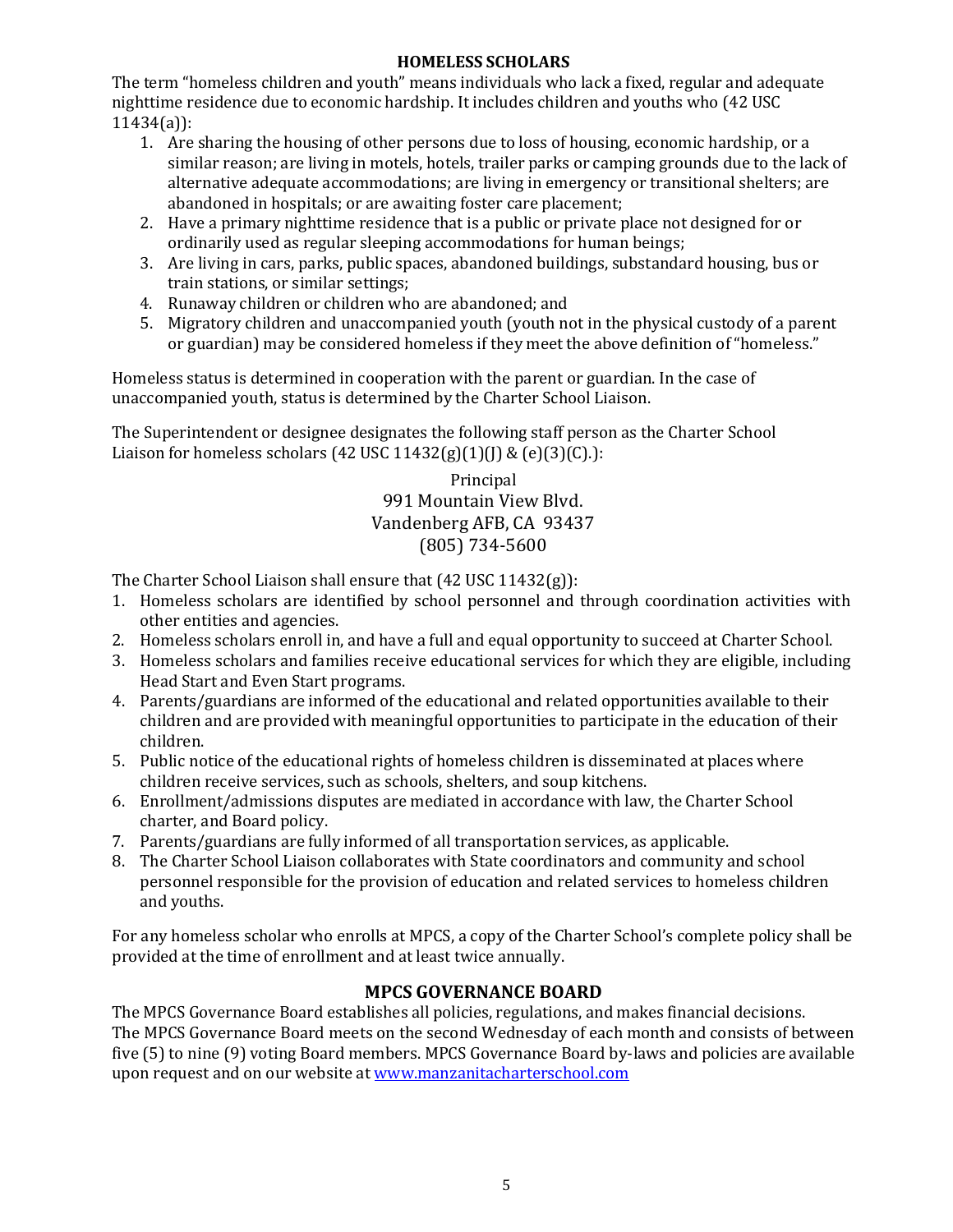#### **SCHOOL TO HOME COMMUNICATION**

<span id="page-6-0"></span>Our Manzanita Website: **[www.manzanitacharterschool.com](http://www.manzanitacharterschool.com/)** is available and updated regularly. Monthly event calendars are sent home to keep you informed of current school events. In addition, the school hosts ParentSquare App and Facebook page which is updated regularly with current educationalnews and the ongoing MPCS evolution and improvement. The website will include a message from the Principal, Breakfast/Lunch Menu, and informs you of upcoming events.

#### **MAIN: (805) 734-5600 Monday-Friday from 8:00 AM to 4:00 PM**

(After hours; please leave a message)

**ATTENDANCE: (805) 734-3008**

**EMERGENCY PHONE: (805) 588-2423**

**FAX NUMBER: (805) 734-3572**

<span id="page-6-1"></span>**EMAIL: [info@manzanitacharterschool.com](mailto:info@manzanitacharterschool.com)**

#### **FIRST DAY PACKETS**

<span id="page-6-2"></span>Parents are required to attend the Manzanita Registration Fair and complete documents.

## **SCHOOL SCHEDULE**

**TIMES INCLUDE ALL GRADES** (Transitional Kinder through Sixth Grade)

DAILY START 8:10 AM

DAILY SCHOOL WIDE MORNING RECESS 10:00 AM - 10:15 AM

DISMISSAL (Monday/Tuesday/Thursday/Friday) 2:50 PM

|                                                                       | EARLY RELEASE |                    |  |
|-----------------------------------------------------------------------|---------------|--------------------|--|
| (First AND Last Day of School/All Wednesdays/Scholar LED Conferences) |               |                    |  |
| DAILY START                                                           |               | 8:10AM             |  |
| DISMISSAL                                                             |               | $12:10 \text{ PM}$ |  |

#### LUNCH/RECESS

TRANSITIONAL KINDER/KINDERGARTEN/1ST GRADE/2ND Grade 12:15 PM - 1:00 PM 3RD GRADE THROUGH 6TH GRADE 11:30 AM – 12:15 PM

| <b>EARLY RELEASE LUNCH</b>                                       |  |
|------------------------------------------------------------------|--|
| (Last Day of School/All Wednesdays/Scholar LED Conferences)      |  |
| TRANSITIONAL KINDER/KINDERGARTEN/1ST GRADE<br>$11:15 \text{ AM}$ |  |
| 2ND/3RD GRADE<br>$11:40$ AM                                      |  |
| 4TH THROUGH 6TH GRADE<br>$11:50$ AM                              |  |

#### PRECIPITATION/EXTREME WEATHER

| TRANSITIONAL KINDER/KINDERGARTEN/1ST GRADE | 11:15 AM - 11:45 AM                   |
|--------------------------------------------|---------------------------------------|
| $2^{ND}/3^{RD}$ GRADE                      | $12:00 \text{ PM} - 12:30 \text{ PM}$ |
| 4TH THROUGH 6TH GRADE                      | $12:30 \text{ PM} - 1:00 \text{ PM}$  |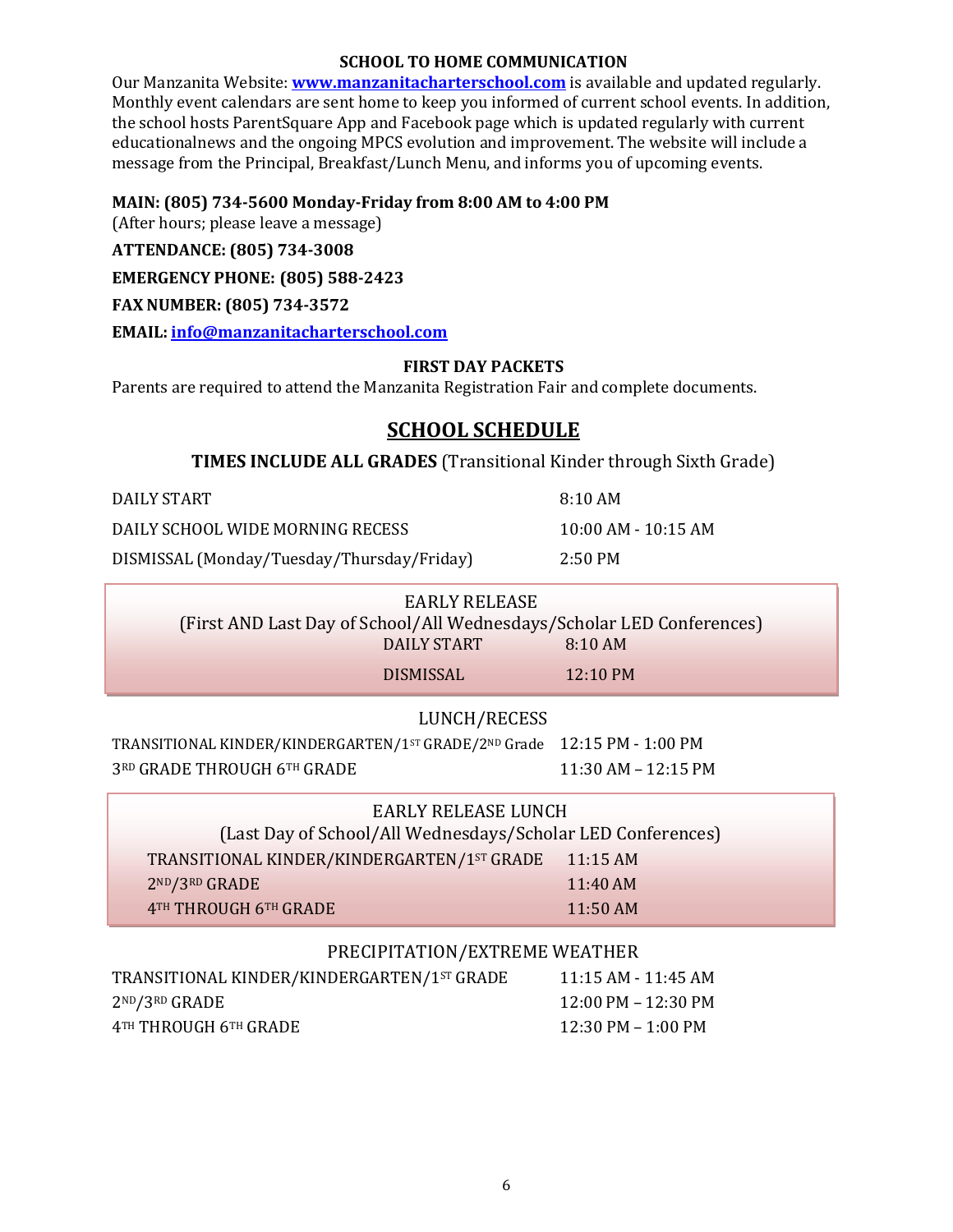#### **INSTRUCTIONAL MINUTES**

<span id="page-7-0"></span>The California Education Code calls for a minimum of instructional days and a minimum of instructional minutes per year. The table below compares the number of required instructional days and minutes offered at MPCS. Expanded instructional minutes give our scholars time to learn and develop critical thinking skills. Extended instructional minutes also give teachers time to implement Reading/Writing Workshops, Mathematics, Science, Social Studies, Spanish Pathways, and Visual /Performing Arts aligned to the California State Standards CCSS.

| <b>GRADE</b>                 | <b>MANZANITA</b>             | <b>CALIFORNIA STATE REQUIREMENT</b> |
|------------------------------|------------------------------|-------------------------------------|
| Transitional Kinder - 6th    | 180                          | 180                                 |
| <b>Instructional Days</b>    | <b>Instructional Days</b>    | <b>Instructional Days</b>           |
| Kinder                       | 55,125                       | 36,000                              |
| <b>Instructional Minutes</b> | <b>Instructional Minutes</b> | <b>Instructional Minutes</b>        |
| 1st                          | 55,125                       | 50,400                              |
| <b>Instructional Minutes</b> | <b>Instructional Minutes</b> | <b>Instructional Minutes</b>        |
| $2nd - 3rd$                  | 55,800                       | 50,400                              |
| <b>Instructional Minutes</b> | <b>Instructional Minutes</b> | <b>Instructional Minutes</b>        |
| $4th - 6th$                  | 56,475                       | 54,000                              |
| <b>Instructional Minutes</b> | <b>Instructional Minutes</b> | <b>Instructional Minutes</b>        |

## **SCHOLAR ATTENDANCE**

<span id="page-7-1"></span>In order to provide extraordinary levels of achievement, daily attendance is critical. Please plan medical appointments during school vacations or after the school day. A child who misses five (5) or more consecutive days without any notification to the school office may be withdrawn from the charter school. If a scholar accumulates excessive absences of eight (8) or more the Scholar may receive a recommendation from the Principal to return to their neighborhood or exit school.

MPCS can excuse absences for: illness, bereavement, court appointment, doctor/dentist appointments, immunizations, and religious holidays.

#### **PERFECT ATTENDANCE**

<span id="page-7-2"></span>We recognize individual scholars for perfect attendance each trimester at our "Scholarly Awards Assembly." Perfect attendance is defined as NO absences. Excessive scholar tardy reports can affect perfect attendance status.

#### **SCHOLAR ABSENCES**

<span id="page-7-3"></span>If your scholar is ill, it is important that you call the administration office on the day of the absence. Please contact us at (805) 734-3008. We encourage you to inform your scholar's teacher so they can update you on activities and missed assignments.

Upon returning to school following an absence of three (3) or more days for a medical reason, we require parents to provide the school with a physician's note. Please make sure that the date and reason for the absence is included. It is imperative that you inform your scholar's classroom teacher or the Principal of any medical difficulties that your child has experienced. We are committed to keeping children safe and healthy.

#### **LATE ARRIVALS/EARLY DEPARTURES**

<span id="page-7-4"></span>**Scholars will be considered tardy if they are more than five (5) minutes late (8:15 AM) to school. Excessive tardies (8 or more) can also lead to a possible return to the scholar's neighborhood** school. It is very important that scholars arrive to school on time; however there are times when scholars may be delayed. Scholars should proceed directly to class when they arrive less than 5 minutes after school start time. If your child arrives more than 5 minutes after the start of the instructional day, parents must bring them to the administration office and sign them in. If your scholar must leave early, please sign them out in the administration office.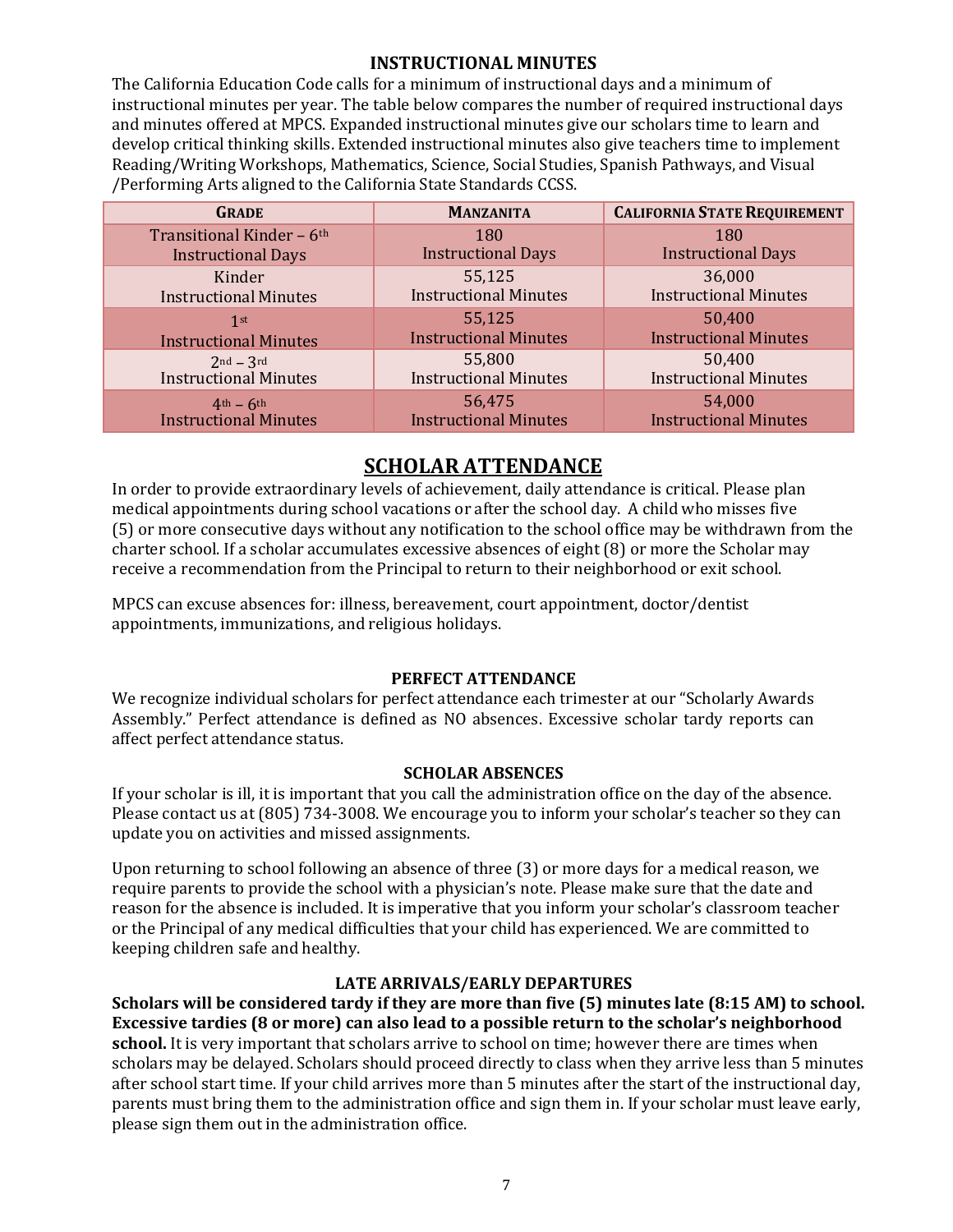## **DRESS CODE - SCHOLAR UNIFORM POLICY**

<span id="page-8-0"></span>Scholars who attend MPCS **must** wear the school uniform. The administration reserves the right to makejudgments on any article of clothing or mode of dress which may disrupt learning and/or compromises a safe and orderly learning environment. School dress should not include any clothing item which makes a political statement, is offensive to others, and promotes hate of any kind.

- **Tops**  Scholars will be required to wear collared polo shirts short or long sleeves. These polo shirts must be solid colors of either forest green or maroon. Scholars will also be permitted to wear Spirit wear and school sponsored shirts, such as AVID, Jog-a-thon, Battle of Books, and Math Super Bowl. Scholars will be allowed to wear sweaters,cardigans and sweatshirts. Scholars are permitted to wear turtlenecks under collared polo shirts.
- **Bottoms**  Scholars will be required to wear denim/jean pants, shorts, skirts, or jumpers. Shorts, dresses, jumpers, skirts and skorts can be no shorter than one hand-length above the knee. NO tears or holes.
- **Footwear**  MPCS recommends scholars wear athletic/tennis shoes and shoes that cover the entire foot.
- If families are unable to provide a uniform shirt for their scholar, the school will provide one. Shirts will be available at the Mandatory Registration Fair or by calling the front office at (805) 734-5600.

#### **WACKY WEDNESDAY MPCS SPIRIT DAY**

<span id="page-8-1"></span>On Wacky Wednesday, scholars are encouraged to participate in themed dress days. If scholars do not participate in themed dress days, they are permitted to wear appropriate school dress clothing of their choice.

#### **UNIFORM VIOLATIONS**

<span id="page-8-2"></span>Scholars who come to school not wearing the required school uniform can call home and have a parent bring the required MPCS uniform or will be allowed to borrow appropriate attire for the instructional day. Scholars who continually violate the MPCS Uniform policy will be subject to discipline consistent with Manzanita's suspension and expulsion policies and procedures.

#### **FOOD SERVICE**

<span id="page-8-3"></span>MPCS contracts with Lompoc Unified School District ("District") for food services and will offer the National Breakfast/Lunch Program. The District will provide meals and full food service. Each breakfast and lunch will provide an entrée, fruit, and or milk. All families are required to submit an application each school year to establish eligibility for free/reduced meals.

#### **MEAL COSTS**

<span id="page-8-4"></span>For the cost of breakfast or lunch (full price, reduced price or free); please refer to the lunch application.

#### **LUNCH PAYMENTS**

<span id="page-8-5"></span>Lunch accounts may be pre-funded or payment may be made at the time of purchase. Lunch payments can be presented to the food service manager and checks made payable to the District.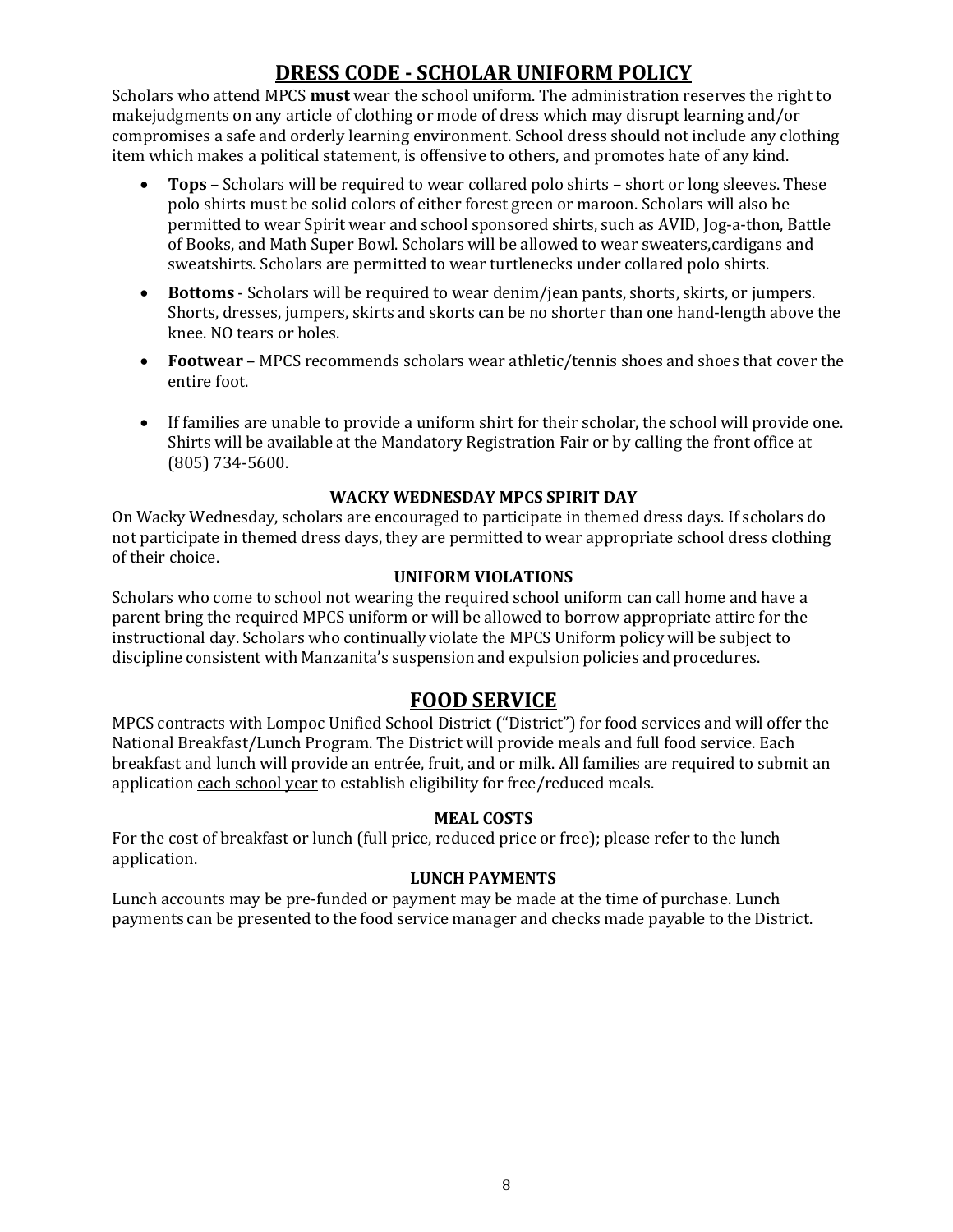#### **SCHOOL MEAL ACCOUNT**



<span id="page-9-0"></span>You may also access your scholar's Manzanita meal account, online, through the Manzanita Public Charter School website a[t www.manzanitacharterschool.com](http://www.manzanitacharterschool.com/) (under the parents tab). Parents can pay for meals with Visa/MasterCard, check the account balance, or track the scholar's breakfast/lunch activity.

- 1. Go to [www.manzanitacharterschool.com](http://www.manzanitacharterschool.com/)
- 2. Go down and click on the "My School Bucks"logo on bottom of page "Pay Lunch Account".
- 3. Login to your account
- 4. You will need your scholar's account number. Please contact the Manzanita Food Services Coordinator at (805) 742-2306 or the Administration Office at (805) 734-5600 to obtain this number.

<span id="page-9-1"></span>For account balance questions, please contact the Lompoc Unified School District at (805) 742-3193.

#### **FREE OR REDUCED MEALS**

Parents need to complete the Free/Reduced Lunch Application and return it with the first day informational packet. The actual number of completed applications provides very important information and supports State/Federal funding. Applications are available in the school office. All applications are processed with the highest level of confidentiality.

#### **LUNCH FROM HOME**

<span id="page-9-2"></span>Some scholars bring their lunches to school with them. Please make sure that your scholar has their name written on the inside of their lunch bag or box. Each classroom has a large lunch box available for lunch storage. Parents are encouraged to come to school and enjoy lunch with their children as often as they would like. Please remember to sign in at the office before joining your child for lunch.

#### **SNACK POLICY**

<span id="page-9-3"></span>If your scholar brings a snack to school, please provide a healthy snack (e.g., fruit, crackers, veggies). No gum, candy, soda, or caffeine drinks are allowed. Snacks are not allowed at lunchtime in lieu of lunch. All snacks are consumed during the BRAIN BREAK or under the direction of the classroom teacher.

#### **CLASSROOM FOOD**

<span id="page-9-4"></span>Please contact the classroom teacher before bringing any type of food to the classroom to share (i.e. cupcakes, cakes, cookies). We discourage any type of food that is sugary and considered high in calories. Please consider donating a copy of your child's favorite book for the classroom library; or celebrate with apples, oranges, or creative edible vegetables snacks.

#### **ICE-CREAM SALES**

<span id="page-9-5"></span>MPCS offers ice-cream every Friday during lunch recreation (recess). The ice-creams are sold for \$1.00 each (100-150 calories per serving). The proceeds are used to support school activities.

## **SCHOOL SAFETY**

<span id="page-9-6"></span>We are committed to keeping children safe. You can help us by...

- 1. Making sure all emergency information is current on the Parent Portal.
- 2. Making sure teachers, office staff, and the Principal are informed of any changes with family members who can/cannot pickup your child from school.
- 3. Make sure your child understands important safety precautions such as no automobile rides from strangers. Speak to a teacher or trusted school personnel if he or she senses danger, and stay away from unsupervised locations (classrooms or playground areas). If any child receives any threats from other scholars, report it immediately.
- 4. Make sure they understand that they cannot leave school grounds without permission from the office.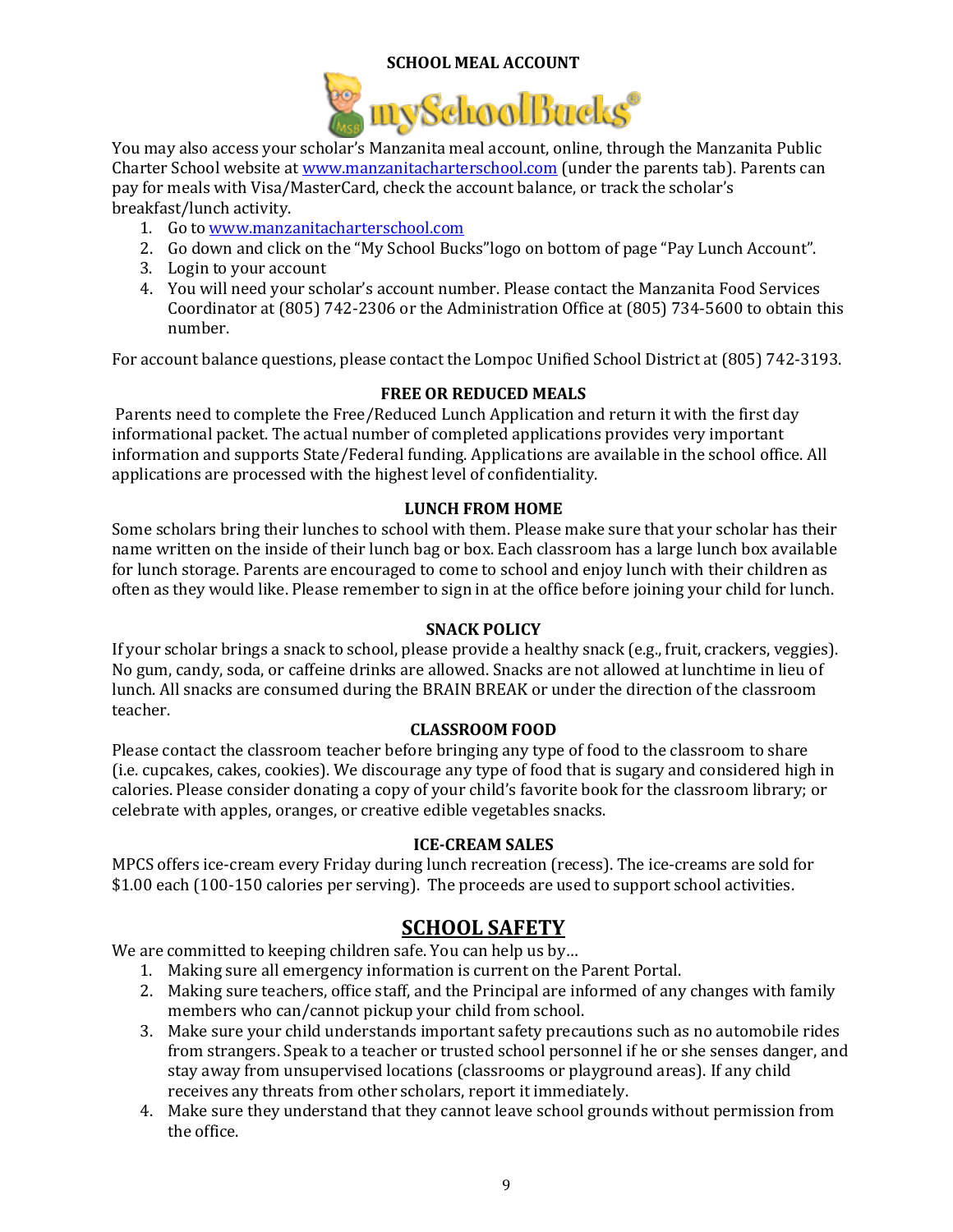<span id="page-10-0"></span>

| ям вті і опічня<br><b>RECREATION POLICY</b><br><b>DINING HALL POLICY</b> |                                               |  |
|--------------------------------------------------------------------------|-----------------------------------------------|--|
| To have fun, socialize and exercise:                                     | To enjoy your dining experience:              |  |
| Stay in the recreation area at all times.<br>1.                          | 1. Wash or use hand sanitizer before you      |  |
| Food, snacks, and ice cream are to be<br>2.                              | eat.                                          |  |
| consumed in the MPR.                                                     | 2. Socialize with your classmates-CHAT        |  |
| Play safely on and with recreation<br>3.                                 | Considerate                                   |  |
| equipment.                                                               | $H$ appy                                      |  |
| 4. Brain Food: H2O and exercise make you                                 | Appropriate                                   |  |
| SMARTER, do both during recreation                                       | <b>Talk</b>                                   |  |
| time.                                                                    | 3. Remain seated until you are excused.       |  |
| 5. Games that aren't safe are not permitted:                             | Recycle.<br>4.                                |  |
| push tag, tackle football, and play                                      | 5.<br>Raise your hand if you need assistance. |  |
| fighting.                                                                |                                               |  |
| Get a yard duty supervisor if you need<br>6.                             |                                               |  |
| help.                                                                    |                                               |  |
| 7. Report any type of bullying.                                          |                                               |  |
| At the Chime: return equipment to the<br>8.                              |                                               |  |
| cart and line-up.                                                        |                                               |  |
| <b>BATHROOM POLICY</b>                                                   |                                               |  |
|                                                                          |                                               |  |
| Wash your hands before leaving the bathroom.<br>1.                       |                                               |  |
| Report any type of lavatory troubles immediately.<br>2.                  |                                               |  |

#### **COMPREHENSIVE SCHOOL SAFETY PLAN**

<span id="page-10-1"></span>MPCS has created a Comprehensive School Safety Plan, which is reviewed and approved by the MPCS Governance Board at the beginning of each academic school year. The Comprehensive School Safety Plan Binder is located in a file holder located at the exit door of classrooms, the cafeteria, and the exits in the administration building. Our Charter School has water and limited medical supplies stored in three (3) locations on our campus. They are clearly marked as Emergency Supplies.

#### **DISASTER PROCEDURES**

<span id="page-10-2"></span>Established procedures for evacuation are in place at the Charter School. Disaster procedures have been developed for emergencies such as fire, earthquakes, bomb threats, wild animal, and/or intruders. Monthly disaster preparedness drills are conducted and Manzanita participates in the Great California Shake Out in October of each year. This statewide program helps parents and organizations prepare for earthquakes. Visit [www.shakeout.org](http://www.shakeout.org/) for more information.

It is important for parents, guardians, and family members to know that if an emergency situation occurs, scholars are released only to individuals listed on the Scholar Disaster Information Card. Be sure to update emergency information with the administration office.

Manzanita is located on the Vandenberg Air Force Base ("VAFB"). Police, fire and disaster services are provided and supported by VAFB. Your child's safety is supported by VAFB security forces.

#### **EMERGENCY EVACUATION**

<span id="page-10-3"></span>Buses may be used to evacuate scholars in the case of emergencies. The sites indicated below are designated as emergency evacuation points; however they are subject to change. It is important for parents to understand that when there is an emergency, local authority such as the Santa Barbara County Sheriff's Office, the California Highway Patrol, Lompoc Police Department, VAFB Security Forces, and VAFB Fire Officials have the authority to direct ALL evacuations. They may identify alternate evacuation sites. Scholars living in Lompoc may be evacuated to JM Park, Vandenberg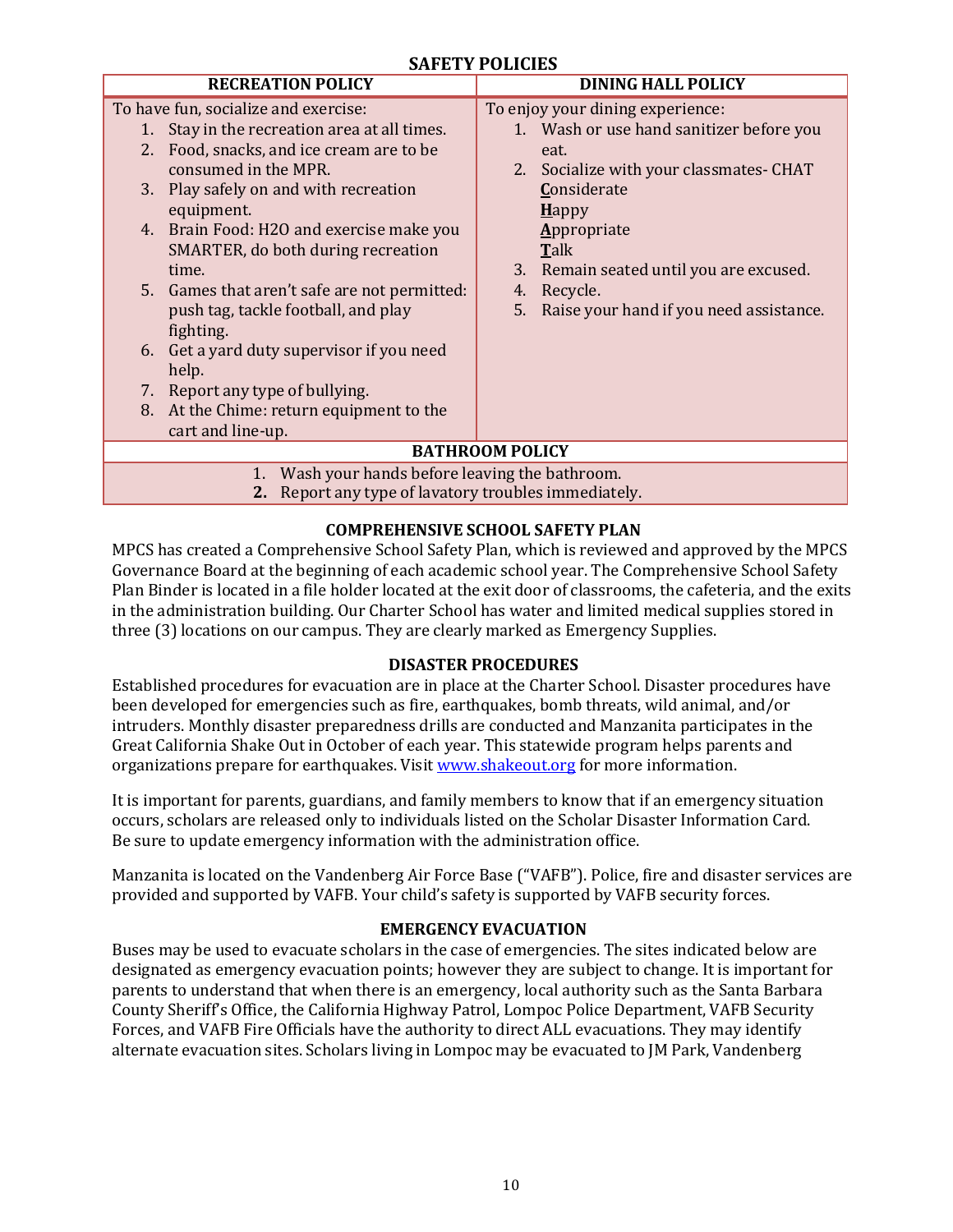Village scholars to Village Shopping Center, and VAFB scholars to the VAFB Library. Notification of evacuation may come through the ParentSquare App. Parents will be notified as quickly as possible. Parents/Guardian must register annually for ParentSquare.

Please be aware that if the electricity is out at the Charter School, the school phone system will not work. Parents are encouraged to regularly check the school's Website and ParentSquare for ongoing updates.

## **EDUCATIONAL ENVIRONMENT**

#### **DIRECTORY INFORMATION AND SCHOLAR RECORDS**

<span id="page-11-0"></span>The Family Educational Rights and Privacy Act ("FERPA"), a Federal law, requires that the School, with certain exceptions, obtain a parent/guardian written consent prior to the disclosure of personally identifiable information from your child's education records. However, the Charter School may disclose appropriately designated "directory information" without written consent, unless a parent/guardian has advised the Charter School to the contrary in accordance with this policy.

"Directory information" is information that is generally not considered harmful or an invasion of privacy if released. Directory information can be disclosed to outside organizations without a parent's prior written consent. Outside organizations include, but are not limited to, companies that manufacture class rings or publish yearbooks. MPCS has designated the following information as directory information:

- Scholar's name
- Address
- Telephone listing
- Electronic mail address
- Photograph
- Date and place of birth
- Dates of attendance
- Grade level
- Participation in officially recognized activities and sports
- Weight and height of members of athletic teams
- Degrees, honors, and awards received
- The most recent educational agency or institution attended
- Scholar ID number, user ID, or other unique personal identifier used to communicate in electronic systems that cannot be used to access education records without a PIN, password, etc. (A Scholar's SSN, in whole or in part, cannot be used for this purpose.)

If you do not want MPCS to disclose directory information from your child's education records without your prior written consent, you must notify the Charter School in writing at the time of enrollment or re-enrollment. Please notify the Principal at:

> 991 Mountain View Blvd. Vandenberg AFB, CA 93437 (805) 734-5600

Scholar records maintained by the Charter School consist of any item of information directly related to an identifiable pupil, including but not limited to subjects taken, grades received, standardized test results, attendance record, and health record. Scholar records are maintained at each school where the pupil is attending. The school principal or designee is responsible for maintaining each type of scholar record and the information contained therein. Additional records, such as psychological and special education reports, are maintained at those respective offices. Except for directory information, pupil records are accessible only to parents or legal guardians, a scholar 16 years or older or having completed the 10th grade, the personnel, including independent contractors, for the Charter School who have a legitimate educational interest in the pupil and other specified persons under certain circumstances prescribed by law. Scholar records may be obtained within five (5)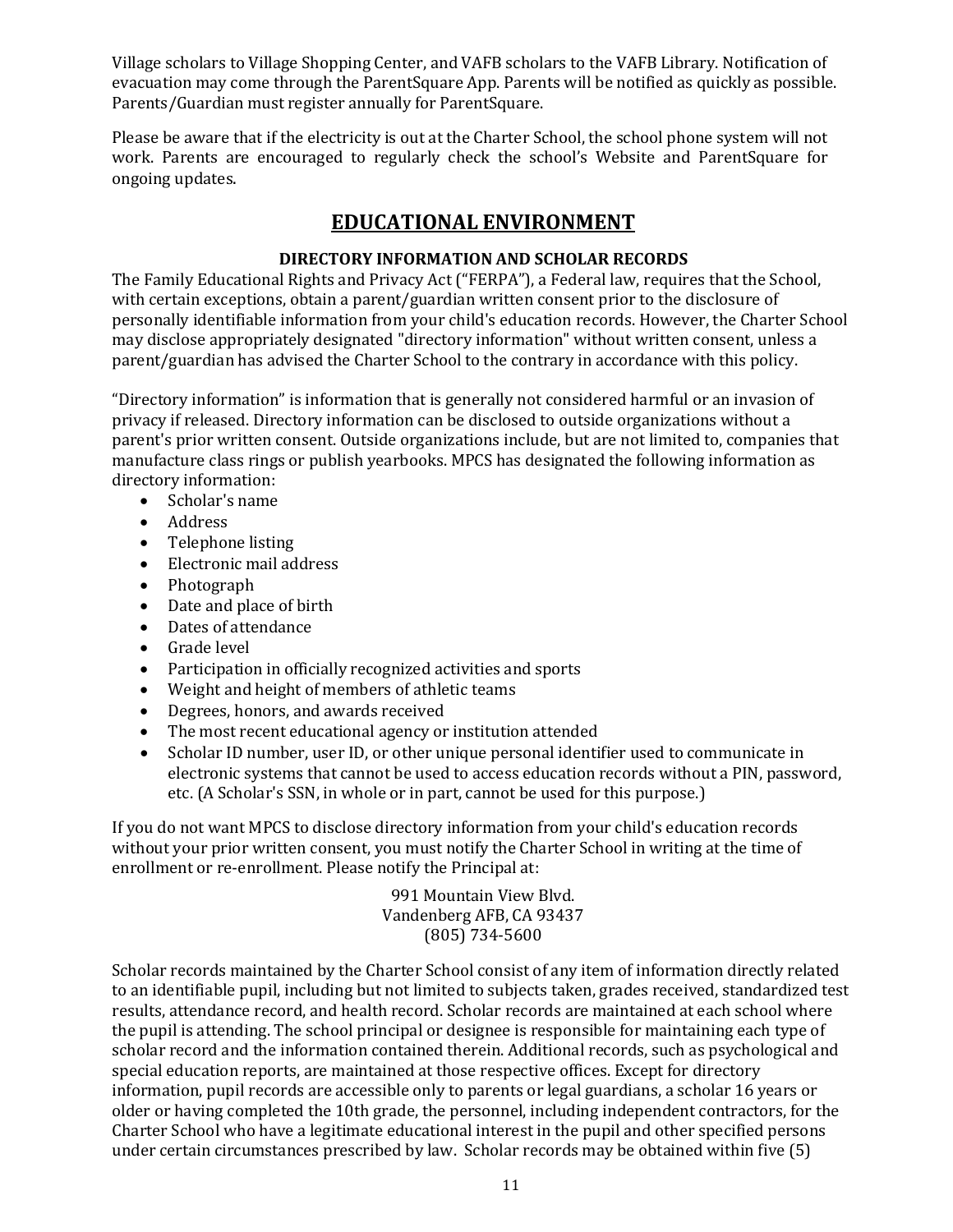business days of request by the parent/guardian. When a Scholar moves to a new school/ school district, records will be forwarded upon request of the new district within 10 school days. If you believe the School is not in compliance with federal regulations regarding privacy, you may file a complaint with the Family Policy Compliance Office of the U.S. Department of Education at 400 Maryland Avenue, SW, Washington, DC 20202-4605.

#### **CLASSROOM ASSIGNMENTS**

<span id="page-12-0"></span>The Principal is responsible for all classroom assignments. Parents may request a teacher for their scholar, but the Principal maintains sole discretion to determine classroom assignments. **All parent requests for classroom assignments must be given in writing by June 5th of the calendar year.**

#### **SCHOLAR SUPPLIES/INSTRUCTIONAL MATERIALS**

<span id="page-12-1"></span>Parents are encouraged to purchase items on the Manzanita Public Charter School Supply List; however no student is required to purchase school supplies necessary to participate in the educational program at Manzanita. All scholars are required to bring a backpack to school each day. The school has Agenda Planners for parents/guardian to purchase. Donations of school supplies are also encouraged.

#### **SCHOLARLY PURSUITS GRADES TK-2**

"Choice, Commitment, Achievement" Scholar, Parent, Teacher Compact

Building Young Scholars

- 1. Rule of FOUR
- 2. Methods
- 3. Accountability
- 4. Discipline

| <b>YOUNG SCHOLARS</b>                               | <b>Rule of FOUR</b>                                  |
|-----------------------------------------------------|------------------------------------------------------|
| Thinking like a scholar                             | <b>Follows Rules and Procedures</b><br>IF            |
| A scholar has a thirst for knowledge.               |                                                      |
| A scholar takes time to ponder.                     | Organization of Thoughts and Actions                 |
| A scholar takes risks.                              | 10                                                   |
| A scholar asks questions.                           | U                                                    |
| A scholar perseveres and practices.                 | Use Every Opportunity to Learn                       |
|                                                     | $\overline{R}$<br>Respectful and Responsible         |
| <b>Parent Responsibilities to Support Scholarly</b> | <b>Teacher Responsibilities to Support Scholarly</b> |
| <b>Pursuits and Rule of FOUR</b>                    | <b>Pursuits and Rule of FOUR</b>                     |
| Make certain that your child arrives on             | Be prepared to engage all scholars in                |
| time rested and prepared to learn.                  | learning.                                            |
| Provide the school uniform.                         | Communicate regularly with scholar and               |
| Support the Math Rulers.                            | parents.                                             |
| Complete the Parent Volunteer Tracking              | Spotlight scholar achievement.                       |
| Hours at Scholar-Led Conferences.                   | Lead scholars through the portfolio                  |
| Attend Scholar-led Conferences, Awards              | process for scholar-led conferences.                 |
| Assembly, and other school activities.              | <b>Support Math Rulers.</b>                          |
| Support bucket dipping rules                        | Support bucket dipping rules                         |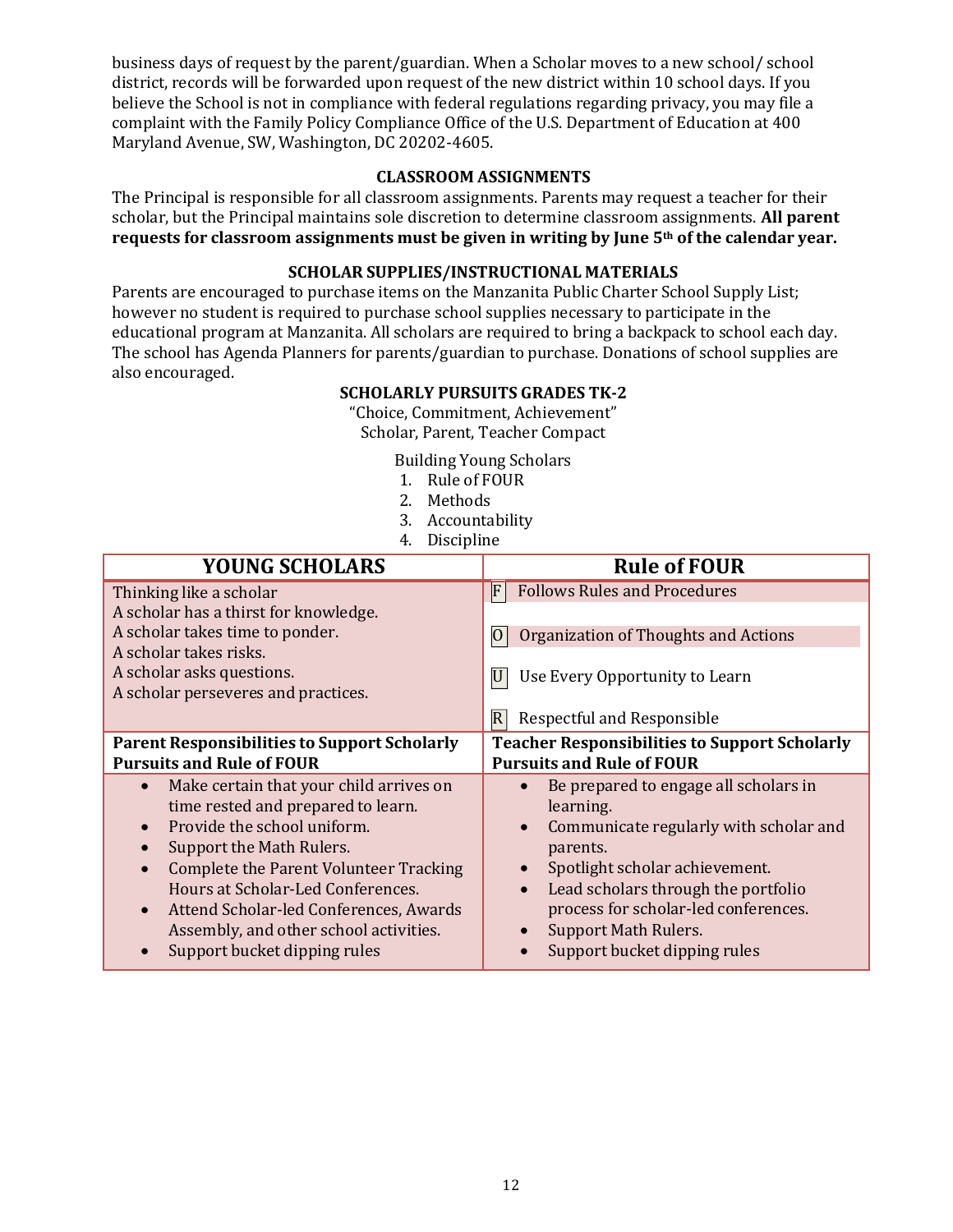#### **SCHOLARLY PURSUITS GRADES 3-6**

"Choice, Commitment, Achievement"

Scholar, Parent, Teacher Compact

Building Young Scholars

- 1. Rule of FOUR
- 2. Methods
- 3. Accountability
- 4. Discipline

| <b>SCHOLARLY PURSUIT</b>                                                         | <b>Rule of FOUR</b>                                                        |
|----------------------------------------------------------------------------------|----------------------------------------------------------------------------|
| Thinking like a scholar                                                          | <b>Follows Rules and Procedures</b><br>F                                   |
| A scholar has a thirst for knowledge.                                            |                                                                            |
| A scholar takes time to ponder.                                                  | $ 0\rangle$<br>Organization of Thoughts and Actions                        |
| A scholar views the world from different                                         |                                                                            |
| perspectives.                                                                    | U<br>Use Every Opportunity to Learn                                        |
| A scholar sets goals.                                                            |                                                                            |
| A scholar takes risks.                                                           | $ \mathbf{R} $<br><b>Respectful and Responsible</b>                        |
| A scholar uses many resources.<br>A scholar actively participates.               |                                                                            |
| A scholar asks questions.                                                        |                                                                            |
| A scholar is curious.                                                            |                                                                            |
| A scholar perseveres and practices                                               |                                                                            |
| <b>Parent Responsibilities to Support Scholarly</b>                              | <b>Teacher Responsibilities to Support Scholarly</b>                       |
| <b>Pursuit and Rule of FOUR</b>                                                  | <b>Pursuits and Rule of FOUR</b>                                           |
| Make certain that your child arrives on                                          | Be prepared to engage all scholars in<br>$\bullet$                         |
| time rested and prepared to learn.                                               | learning.                                                                  |
| Provide the school uniform.                                                      | Communicate regularly with scholar and<br>$\bullet$                        |
| Support the Twenty Five (25) Books                                               | parents.                                                                   |
| Words Read Campaign and Math Rulers.                                             | Spotlight scholar achievement.<br>$\bullet$                                |
| <b>Complete the Parent Volunteer Tracking</b>                                    | Lead scholars through the portfolio process<br>$\bullet$                   |
| Hours at Scholar-Led Conferences.                                                | for scholar-led conferences.<br>$\bullet$                                  |
| Attend Scholar-led Conferences, Awards<br>Assembly, and other school activities. | Support the Twenty Five (25) Books Words<br>Read Campaign and Math Rulers. |
| Support bucket dipping rules.                                                    | Support bucket dipping rules.<br>$\bullet$                                 |



#### **MANZANITA IS A "BUCKET FILLING" SCHOOL**

#### **GRADES TK-3 DISCIPLINE POLICY**

Manzanita is a "Bucket Filling" school where people focus on the good and best in others.

- Happy, confident children who are able to express kindness, respect, and appreciation toward others.
- Compassionate children who are other-centered.
- Resilient children who are able to bounce back from bucket dipping.
- Scholars who are healthy mentally, emotionally, and socially.
- Safe, positive, nurturing schools where all scholars are well able to learn and succeed.

Scholars are required to memorize and apply the pledge.

Bucket Filler's Pledge: I promise to do my best every day to be a bucket filler, not to dip, and to use my *lid for myself and others at home, at school, and everywhere I go.*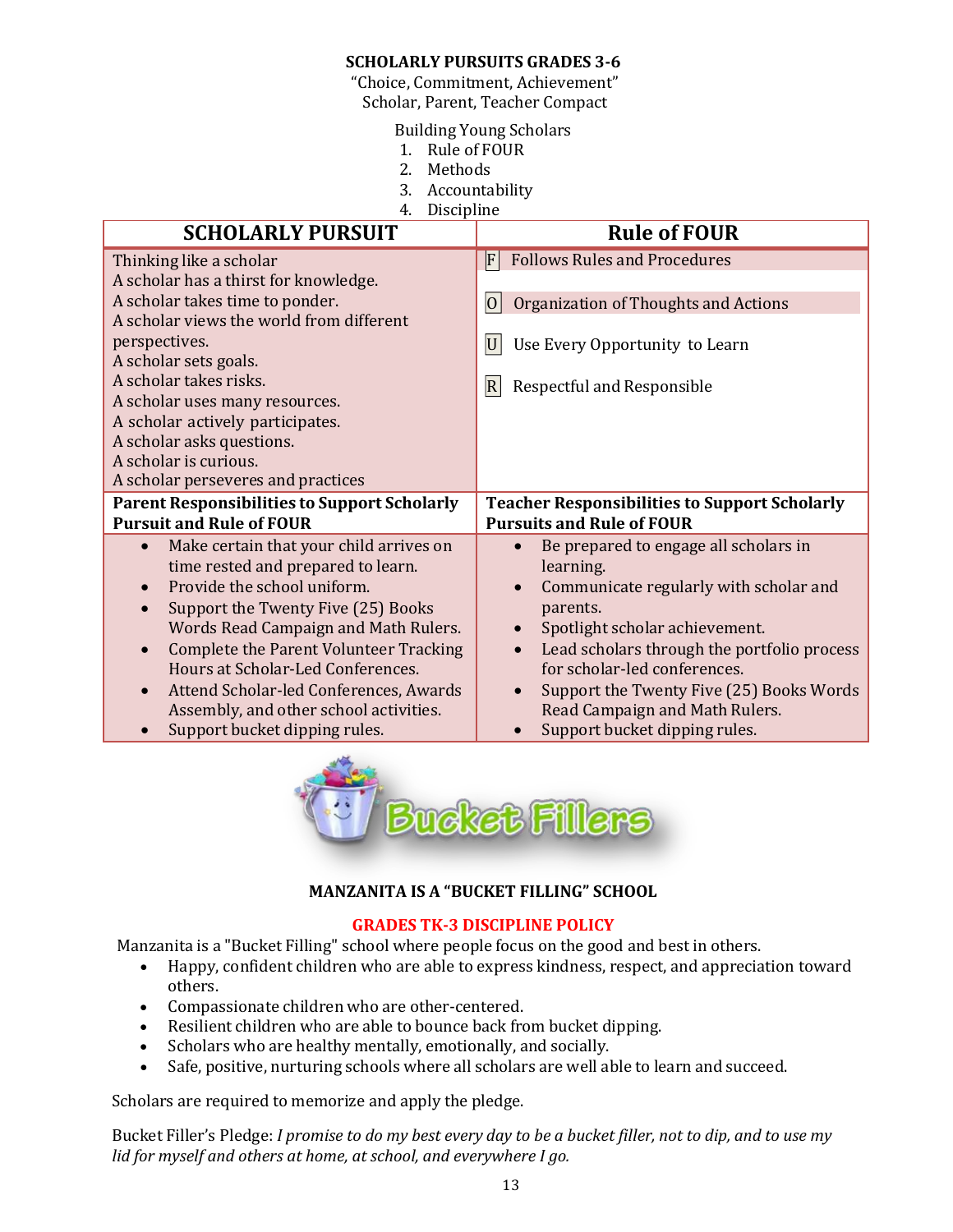#### **THREE BUCKET FILLER RULES**

- 1. Be a Bucket Filler
- 2. Don't Dip
- 3. Use Your Lid

#### **THREE BUCKET FILLING LAWS**

- 1. When you fill someone else's bucket, you fill your own.
- 2. When you dip into someone's bucket, you dip into your own.
- 3. When someone dips into your bucket, your lid controls how much is taken out.

To learn more about building a "Bucket filling" school, community, and world go to [http://www.bucketfillers101.com](http://www.bucketfillers101.com/) for more information.

#### **BUCKET FILLING SCHOOL CULTURE AND BEHAVIOR**

MPCS is committed to ensuring that all scholars participate and achieve. To meet this goal we strive to provide a school climate free from harassment/bullying. Scholars, teachers, and staff will utilize this behavior system.

#### **MANZANITA'S "MISSION CRITICAL" BUCKET DIPPING RULES**

#### **Rule #1**

I will keep hands and feet to self, at all times, to support our learning.

#### **Rule #2**

I will not use disruptive words such as foul language, bullying terms, and deliberately off-topic words, to get in the way of our learning.

#### **Rule #3**

I will not be defiant or refuse to do my work because it affects our learning and safety.



#### **GRADES 4-6 DISCIPLINE POLICY**

<span id="page-14-0"></span>MPCS follows a progressive discipline policy for upper grade scholars. This policy includes the following school rules as they apply to minor infractions:

#### **Rule #1**

Scholars will keep hands and feet to self, at all times, to support their learning.

#### **Rule #2**

Scholars will not use disruptive words such as foul language, bullying terms, and deliberately offtopic words, to get in the way of their learning.

#### **Rule #3**

Scholars will not be defiant or refuse to do classroom work because it affects their learning and safety.

MPCS staff/administration will initiate the following disciplinary measures when scholars break the above rules:

**\*MPCS also adheres to California Educational Code Law when it comes to scholar discipline and safety. Suspension and expulsion procedures will be followed according to California Educational Code Law and/or as listed in the Manzanita Charter Board policies in the suspension/expulsion section.**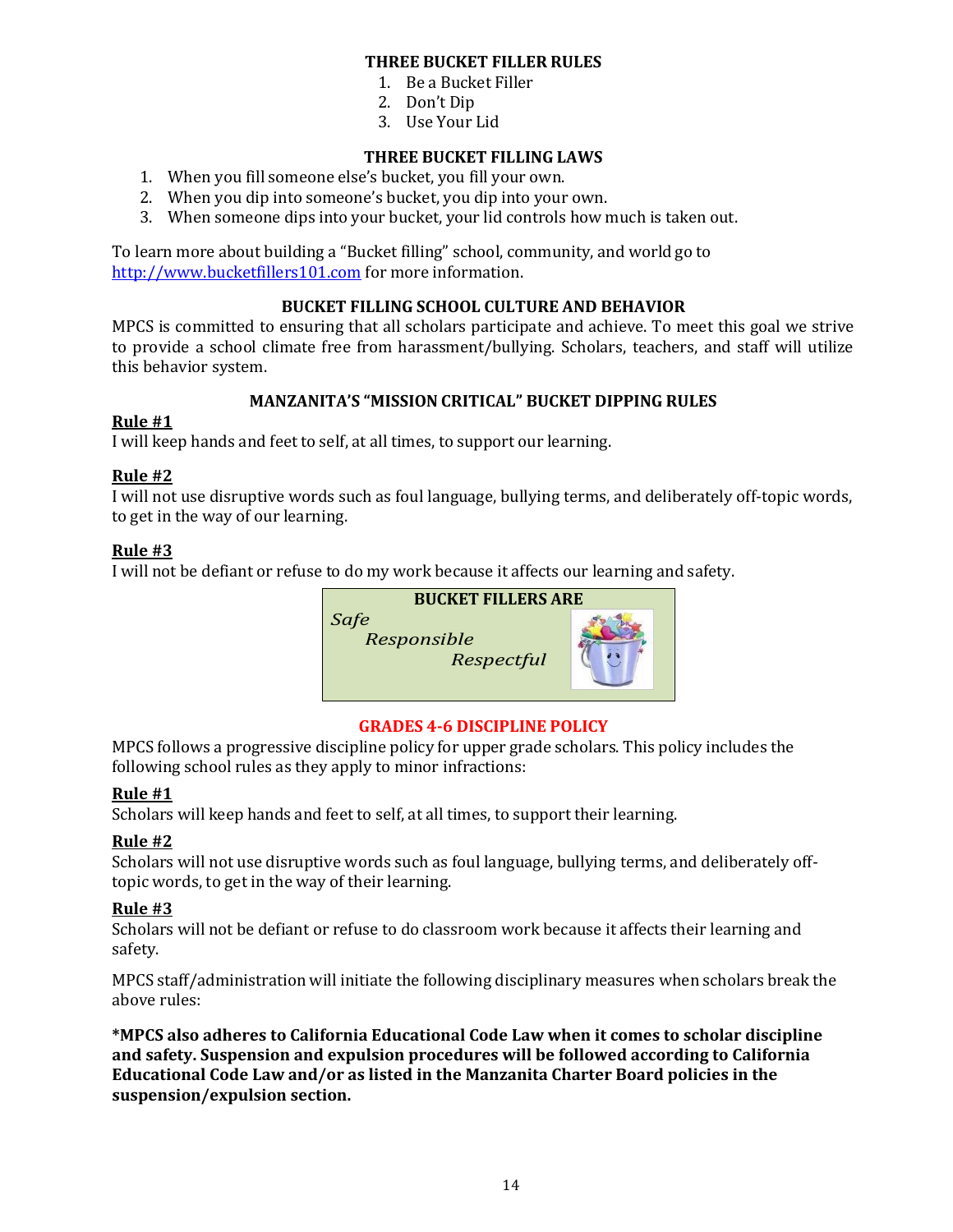#### **BULLYING PREVENTION**

<span id="page-15-0"></span>As a parent, we know you are concerned about bullying, including cyberbullying. Being alert and observant is critical, since victims are often reluctant to report bullying. Many victims don't report it to their parents or teachers because they're embarrassed or humiliated. They may assume that adults will accuse them of tattling or will advise them to deal with it themselves. Some victims may believe there is nothing adults can do to get the bully to stop. If you know or suspect your child is being bullied, including cyberbullying (e.g., bullying that occurs over social media websites) please contact your child's teacher(s) or the Principal right away. Keep in mind that our primary goal must be to get the bullying stopped. Knowing your own child is being victimized can evoke strong feelings; and we are here to help! We must focus on empowering your child and together we will stop the bullying.

#### **SPECIAL EDUCATION/504 SERVICES**

<span id="page-15-1"></span>MPCS is dedicated to the belief that all scholars can learn and must be guaranteed equal opportunity to become contributing members of the academic environment and society. MPCS provides scholars with exceptional needs special education instruction and related services in accordance with the Individuals with Disabilities Education Improvement Act ("IDEA"), Education Code requirements, and applicable policies and practices of Santa Barbara County Special Education Local Plan Area. MPCS provides special education services for all qualifying scholars who attend the Charter School. MPCS offers high quality educational programs and services for all its scholars in accord with the assessed needs of each scholar. MPCS collaborates with parents, the scholar, teachers, and other agencies, as may be indicated, in order to best serve the educational needs of each scholar. Special education services will be provided by MPCS. MPCS is staffed with a school psychologist, special education teacher, and speech/language specialist.

Scholars attending the Charter School who qualify for accommodations or services pursuant to the terms of Section 504 for the Rehabilitation Act ("Section 504") will also receive services as defined in the charter petition. If you have questions about Special Education or Section 504 Plans, please contact the Principal.

#### **GIFTED AND TALENTED EDUCATION (GATE)/HIGH ACHIEVING SUMMIT EDUCATION**

<span id="page-15-2"></span>Some scholars who enroll at MPCS are naturally able to learn at a faster pace than the majority of their classmates. MPCS will identify these scholars through nonverbal aptitude testing and place them with GATE certified teachers. MPCS's GATE classrooms will follow research based practices for high achieving students which include project base learning and advanced skill building. MPCS is committed to creating a rigorous and challenging learning environment for GATE/Summit scholars.

"There is brilliance sheltered inside every child."

#### **PROMOTION/RETENTION/ACCELERATION**

<span id="page-15-3"></span>ALL scholars must receive a high quality education at Manzanita. We are committed to teaching the CCSS and holding scholars to the highest possible achievement standards. For scholars who may not meet grade level standards or who exceed targeted grade level content standards, we have implemented the research based and federally encouraged Response to Intervention/ Instruction ("RTI") Model. RTI also supports scholars who exceed targeted grade level content standards. RTI is an immediate form of Instruction/Intervention. Manzanita currently has four (4) tiers of Response to Instruction/Intervention and supports the needs of ALL scholars. When high academic achievement is evident, the parent/guardian, Principal or teacher may recommend a scholar for acceleration into a higher grade level. The scholar's maturity level shall be taken into consideration in making a determination to accelerate a scholar.

Manzanita wishes to retain/promote/accelerate the scholar to the appropriate grade level with the content knowledge and critical thinking skills needed to be a successful and competent scholar. The Principal, in consultation with teachers, staff, and parents, shall make final decisions regarding retention/promotion/acceleration by examining curriculum data and scholar performance in a team meeting.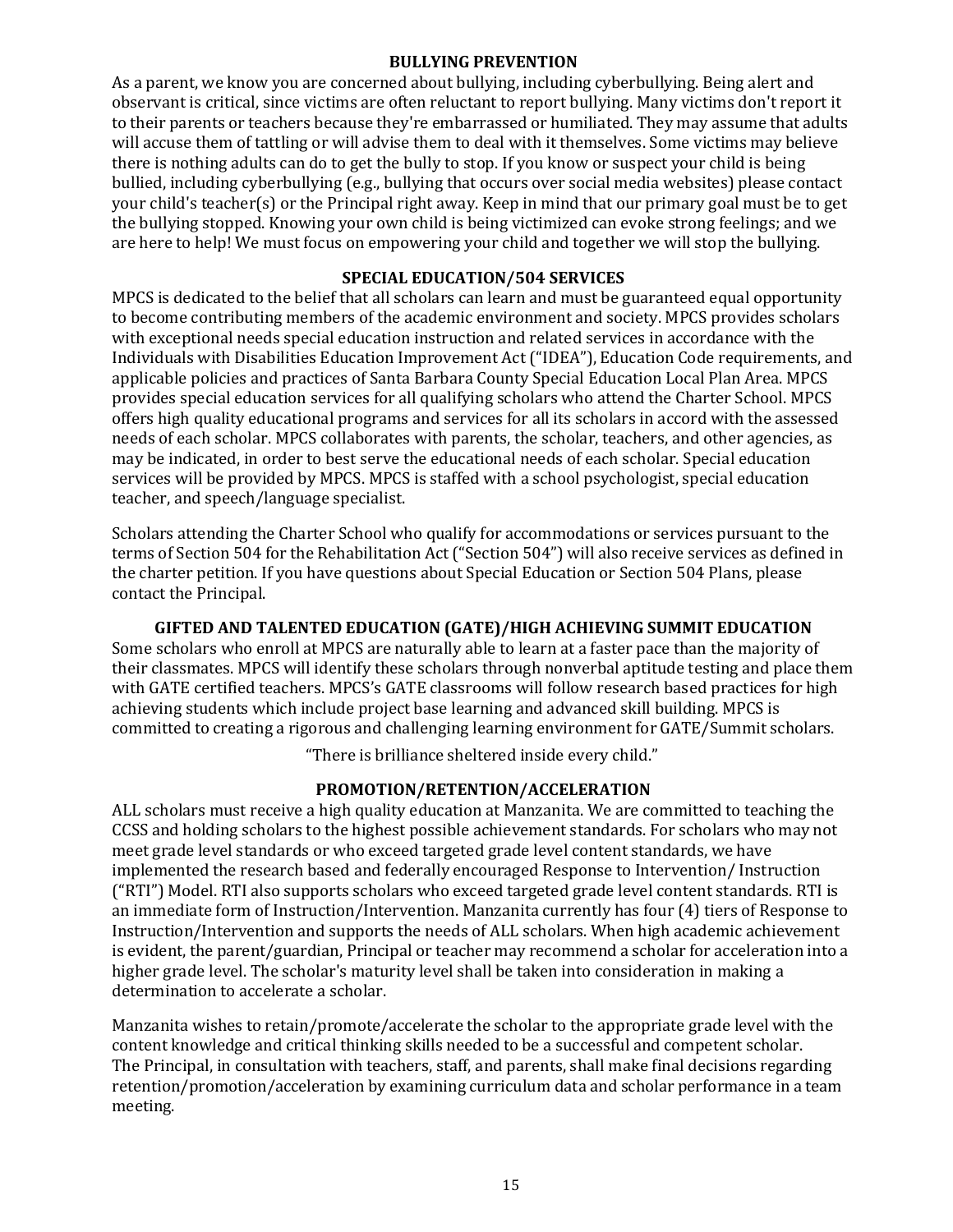#### **FIELD TRIPS/OVER NIGHT EXCURSIONS**

<span id="page-16-0"></span>Our Manzanita scholars have the unique opportunity to participate in many field- trips thanks to classroom and school-wide fundraising, parents, teachers, and the community. Parents are encouraged to participate in field- trips as chaperones. Overnight excursions include: sixth-grade Outdoor School.

#### **LEAVING MPCS**

<span id="page-16-1"></span>Scholars are not allowed to leave school grounds with anyone other than a parent, guardian, or a designated adult listed on the scholar's emergency card. Parents or designee must sign scholars out of the office before leaving school grounds. The teacher must receive the release form from the administration office. If unfamiliar individuals are requesting to release a child, parents are notified immediately.

#### **STATE MANDATED TESTING**

<span id="page-16-2"></span>Due to passage of Assembly Bill (AB) 484 Manzanita scholars will participate in the California Common Core State Standards Assessment in reading/language arts and mathematics. Scholars in grades 3 through 6 will participate in the California Assessment of Student Performance and Progress ("CAASPP"). Our scholars will also take the Physical Fitness Test and Science CST Testing in  $5<sup>th</sup>$  grade. English Learners will take the English Language Proficiency Assessments for California ("ELPAC") in grades TK through 6.

## **SCHOOL HEALTH**

#### **SCHOLAR MEDICATION**

<span id="page-16-4"></span><span id="page-16-3"></span>Any scholar who is required to take, during the regular school day, medication prescribed for him or her by a physician and surgeon, or ordered for him or her by a physician assistant practicing in compliance with Chapter 7/7 (commencing with Section 3500) of Division 2 of the Business and Professions Code, may be assisted by the school nurse or designated school personnel or may carry and self-administer prescription auto-injectable epinephrine if the Charter School receives the appropriate written statements as follows:

- 1. In order for a pupil to carry and self-administer prescription auto-injectable epinephrine, the Charter School shall obtain both a written statement from the physician and surgeon or physician assistant detailing the name of the medication, method, amount, and time schedules by which the medication is to be taken, and confirming that the pupil is able to self-administer auto-injectable epinephrine, and a written statement from the parent, foster parent, or guardian of the pupil consenting to the self-administration, providing a release for the school nurse or designated school personnel to consult with the health care provider of the pupil regarding any questions that may arise with regard to the medication, and releasing the Charter School and school personnel from civil liability if the self-administering pupil suffers an adverse reaction as a result of self-administering medication.
- 2. Additionally, the school nurse or trained personnel who have volunteered may use epinephrine auto-injectors to provide emergency medical aid to persons suffering, or reasonably believed to be suffering from, an anaphylactic reaction. The Charter School will ensure it has the appropriate type of epinephrine auto-injector on site (i.e., regular or junior) to meet the needs of its pupils. The Charter School will ensure staff properly store, maintain, and restock the epinephrine auto-injectors as needed.
- 3. The Charter School will ensure any school personnel who volunteer are appropriately trained regarding the storage and emergency use of epinephrine auto-injectors based on the standards developed by the Superintendent of Public Instruction. The Charter School will distribute an annual notice to all staff describing the request for volunteers who will be trained to administer an epinephrine auto-injector to a person if that person is suffering, or reasonably believed to be suffering from, anaphylaxis. The annual notice shall also describe the training the volunteer will receive.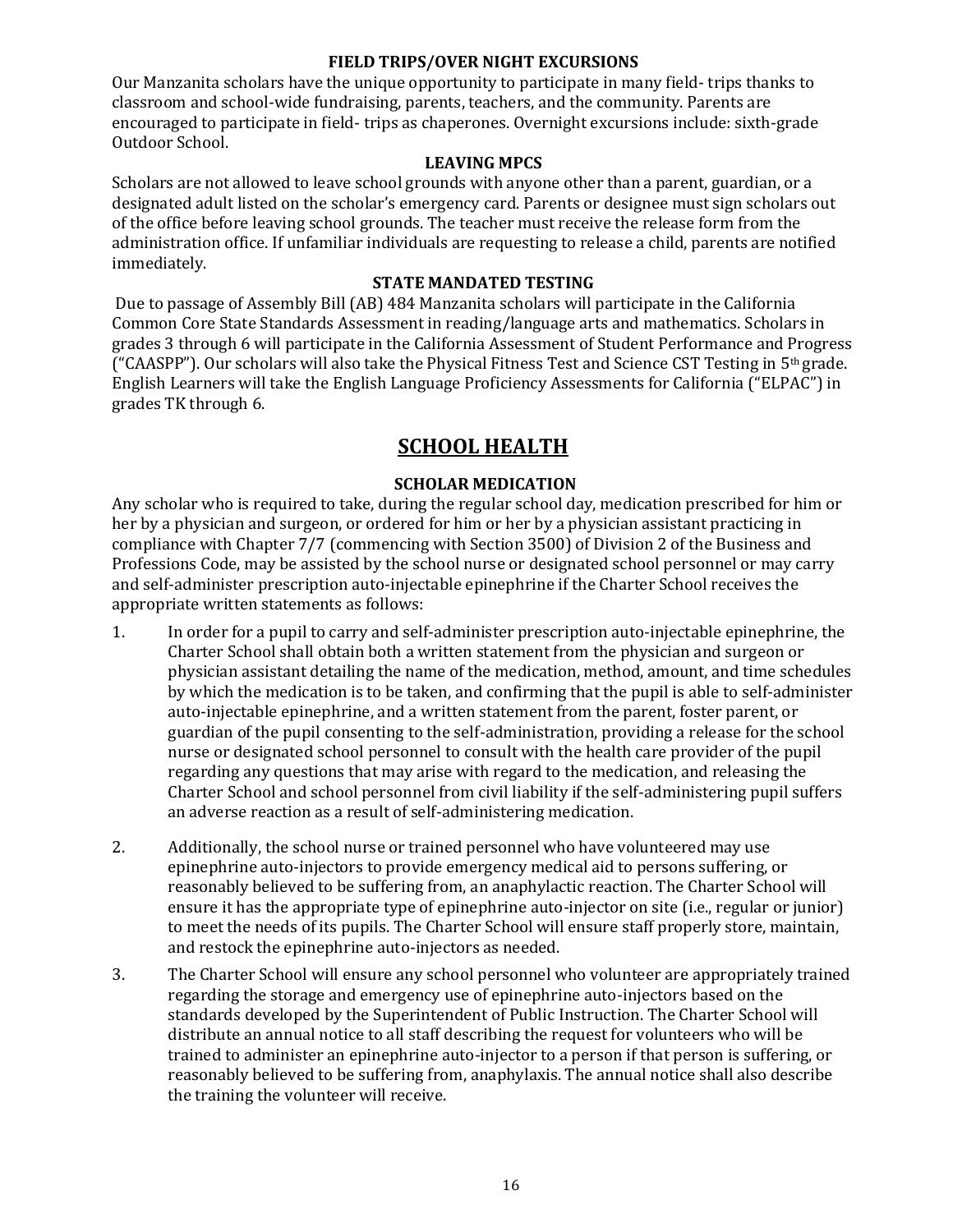4. In order for a pupil to be assisted by the school nurse or other designated school personnel in administering medication other than emergency epinephrine auto-injectors, the Charter School shall obtain both a written statement from the physician and surgeon or physician assistant detailing the name of the medication, method, amount, and time schedules by which the medication is to be taken and a written statement from the parent, foster parent, or guardian of the pupil indicating the desire that the Charter School assist the pupil in the matters set forth in the statement of the physician and surgeon or physician assistant.

| <b>Required Consent for MPCS:</b>             | The Physician's Recommendation for          |
|-----------------------------------------------|---------------------------------------------|
| 1) A written statement from the physician     | <b>Medication form can be obtained from</b> |
| detailing method, amount, and time            | the Administration Office. The parent or    |
| schedules by which medication is to be        | designated adult MUST deliver medication    |
| taken and                                     | to the Administration Office in containers  |
| 2) A written statement from a parent or       | clearly marked with:                        |
| guardian giving consent for MPCS staff assist | • Scholar's Name                            |
| the scholar in matters set forth by the       | • Prescribing Physician                     |
| physician.                                    | • Name of the Medication                    |
|                                               | • Medication Dosage                         |
|                                               | <b>Medication Dosage Time</b>               |
|                                               | • Method of Delivery                        |

#### **Guidelines:**

- The primary responsibility for the administration of medication rests with the parent/guardian, scholar and medical professional.
- Medication shall be administered only during school hours if determined by a physician to be necessary.
- Designated staff shall keep records of medication administered at the Charter School.
- All medication will be kept in a secure and appropriate storage location and administered per physician's instructions by appropriately designated staff.
- Designated staff shall return all surplus medication to the parent/guardian upon completion of the regimen or prior to extended holidays.
- Designated staff shall establish emergency procedures for specific medical conditions that require an immediate response (i.e. allergies, asthma, and diabetes).
- The written statements specified in this policy shall be provided at least annually and more frequently if the medication, dosage, frequency of administration, or reason for administration changes.
- A pupil may be subject to disciplinary action if that pupil uses auto-injectable epinephrine in a manner other than as prescribed.
- Any pupil requiring insulin shots must establish a plan for administration of insulin shots with the Superintendent in consultation with the parent or guardian and the pupil's medical professional.

#### **HEAD LICE**

<span id="page-17-0"></span>The head lice - a tiny, wingless parasitic insect that lives among human hairs-Manzanita Public Charter School has adopted a **NO LICE, NO NIT** policy. This means that any child that has active lice (and significant nit problem) will not be allowed to attend school. Most cases can be treated, all nits removed, and scholars able to attend school the next day. Your child, accompanied by a parent or guardian, should return to the school main office the following school day for a "head check". Failure to return your child lice free, will result in your child being sent back home.

#### **FIRST AID**

<span id="page-17-1"></span>Staff is CPR trained and we are prepared to handle minor injuries. Classroom teachers have first aid kits in their classrooms. We provide ice for minor bumps and bruises; we clean and bandage abrasions as needed, and handle minor bloody noses. If your child is injured at school we will contact you. We may also request that you come to the school and evaluate your child's injury. If we believe your child needs immediate medical assistance we will call 911.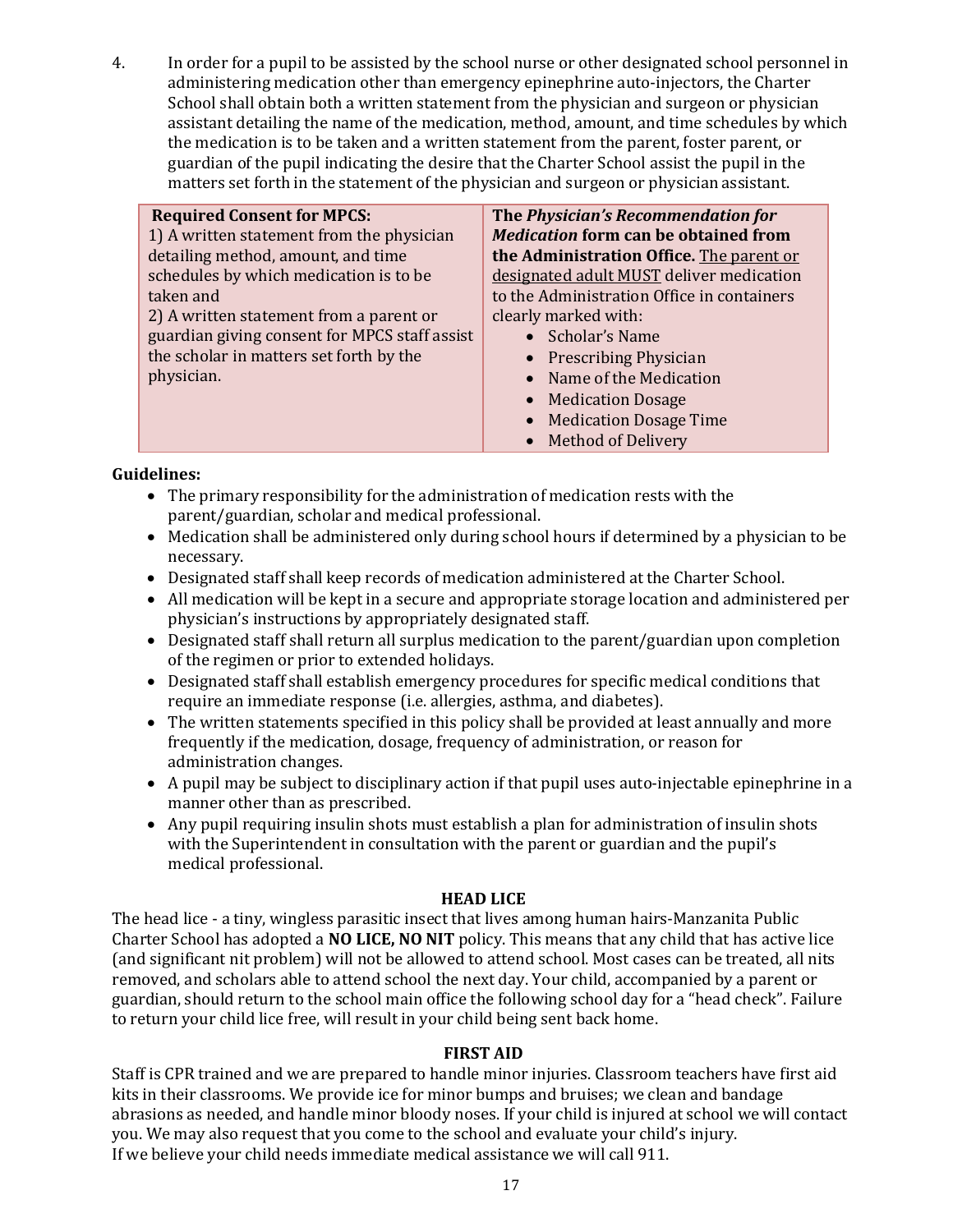## **TECHNOLOGY**

#### **SCHOLAR CELLULAR PHONE/DIGITAL DEVICES**

<span id="page-18-0"></span>Scholars in grades TK through 6 who bring cellular phones/digital devices to school must turn them off at all times during the school day unless used for school work with the approval of and under the supervision of a teacher, administrator or appropriate staff member. Cellular phones/digital devices are considered personal property and scholars who bring these items to school do so entirely at their own risk. The Charter School is not responsible for lost, stolen, or damaged devices. If disruption occurs during the day, staff will direct the scholar to turn off the cellular/device or confiscate the device until the end of the school day. Repeated cellular/device offenses may result in extended confiscation times or require parents to pick up device at the school.

#### **CELL PHONE POLICY**

<span id="page-18-1"></span>If a student does have a cell phone to call a parent after school or to contact a parent in the event of an emergency, the following rules MUST be followed:

- The phone must be turned off during the school day
- The phone must be placed in a backpack and not taken out during the day
- Phones are NOT to be used during the school day this includes calls as well as text messaging
- Phone calls may be made only at the front of school, after the school day ends
- If a student needs to make a call during the school day, they may ask permission of their teacher or the office, and they may make their phone call from the classroom or office

#### **INTERNET ACCESS**

<span id="page-18-2"></span>MPCS will provide access to the Internet for educational purposes only. Internet access is a privilege and access is withheld in cases of abuse or violation of the MPCS Internet Policy. Before accessing the Internet, MPCS scholars and parents must read, sign, and agree to the technology pledge. This policy can be found in the Principals' office or online.

#### **PERSONAL COMPUTERS/LAPTOPS/TABLETS**

<span id="page-18-3"></span>Scholars may bring personal computers laptops or tablets to school for use in the classroom. Personal computers/laptops/tablets are considered personal property and scholars who bring these items to school do so entirely at their own risk. The school is not responsible for any damages or theft.

#### **MEDIA PHOTOGRAPHY AND VIDEOTAPING**

<span id="page-18-4"></span>There will be times when scholars at the Charter School will be photographed or videotaped. The Charter School may be featured in the newspaper, or television, or informed videotaping of scholar learning, activities, and accomplishments. All requests for media photographs or videotaping will be well-screened by the Executive Director/Principal. If you **DO NOT** wish for your scholar to be photographed or videotaped by the media, please check the appropriate box located on the Field Trip Permission Card included in the First Day Packet. Teachers may still be permitted to take pictures of scholars for educational use.

## **FEDERAL SURVEY CARDS**

<span id="page-18-5"></span>ALL MPCS parents are required to complete the Federal Survey Cards. Survey cards are distributed in the fall of each year. This information is used to secure Federal Impact Aid funding.

## **TEACHER QUALIFICATIONS**

<span id="page-18-6"></span>All MPCS parents may request information regarding the professional qualifications of classroom teachers and/or paraprofessionals.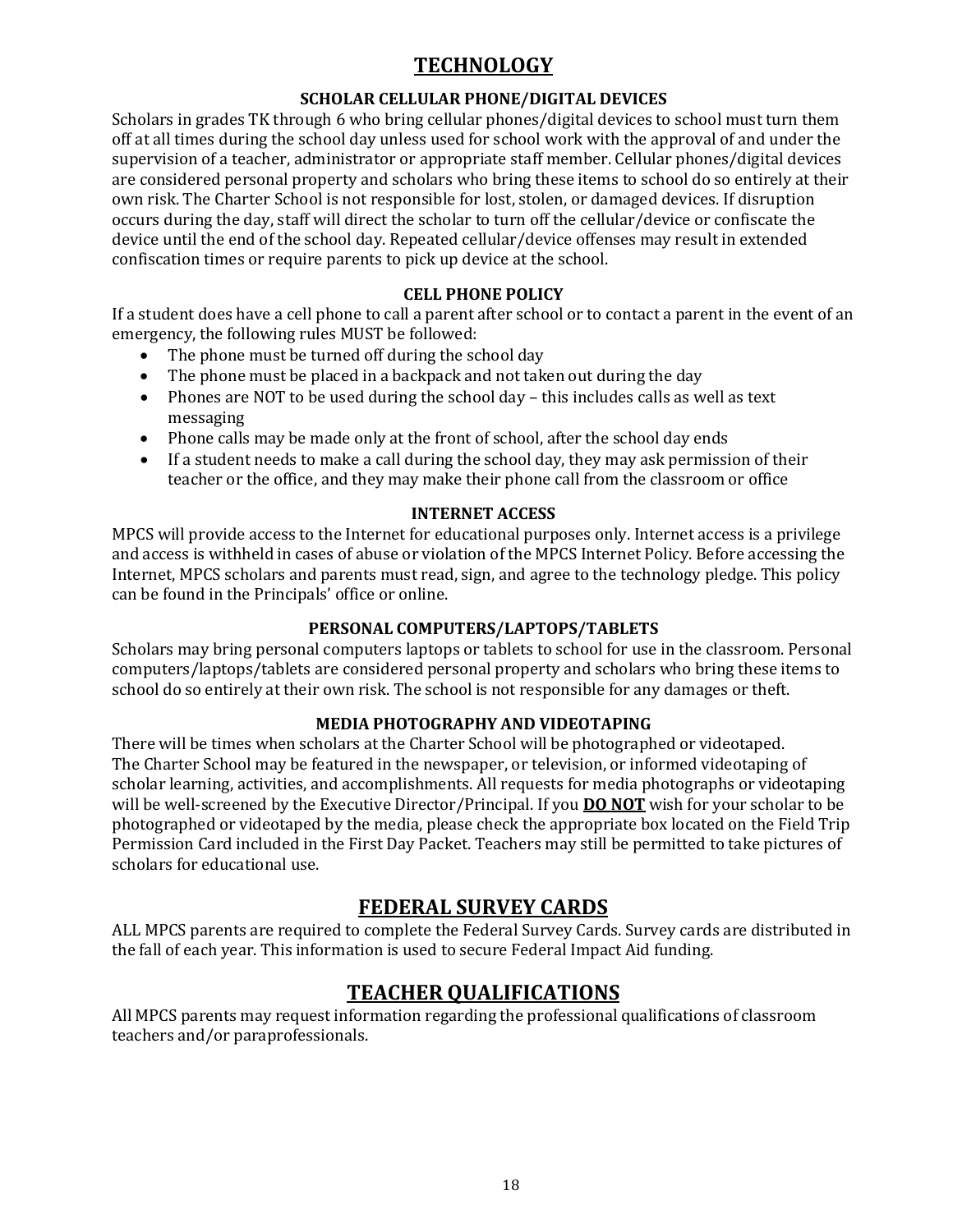## **SCHOOL ACCOUNTABILITY REPORT CARD ("SARC")/SCHOOL QUALITY SNAPSHOT**

<span id="page-19-0"></span>MPCS will publish the required SARC/School Quality Snapshot each year. The SARC will be found on the MPCS website in English and Spanish. Parents can also use th[e School Quality Snapshot, a](http://www.cde.ca.gov/nr/ne/yr12/documents/yr12sqs1009.pdf) new online accountability tool that puts school test scores, class size, and fitness levels for all public schools statewide at the fingertips of parents. The [Snapshot p](http://www.cde.ca.gov/ta/ac/sq/)rovides a five-year overview of information about each school and its performance on key indicators, all accessible through th[e CDE'](http://www.cde.ca.gov/index.asp)s web site.

## **REPORT CARDS**

MPCS will use the MPCS Common Core Scholarly Pursuits Report Card to report scholar progress each quarter. There are 3 trimesters in a school year. The first and second report cards will be delivered via Scholar-led conferences and the third and last report cards will be mailed home.

| <b>PERFORMANCE KEY</b> |                                       |  |
|------------------------|---------------------------------------|--|
| $A+$                   | Advanced                              |  |
|                        | Proficient                            |  |
|                        | <b>Making Progress/Basic</b>          |  |
|                        | Lacking Adequate Progress/Below Basic |  |

## **SCHOLAR-LED PARENT TEACHER CONFERENCES**

<span id="page-19-1"></span>Scholar-led Parent/Teacher Conferences ("SLC") are scheduled twice (2) a year (November & March) for ALL scholars. There are six (6) minimum days reserved for SLCs during the school year. Scholar-Led Conferences are a pre-planned meeting in which scholars demonstrate responsibility for their academic progress by providing a review of their scholarly pursuits. The SLC is an interactive discussion between parent and scholar with the scholars presenting a portfolio of their learning. Some of the information teachers will share include implementation of the CCSS through the Reading/Writing Workshop, History/Social Studies, Science, Digital Technical subjects and progress toward alignment of the CCSS to mathematics, Twenty-Five Book Campaign, Scholarly Pursuits, and the Manzanita Rule of FOUR. Parents will receive a Guide to Scholar-led Conferences and can schedule the SLCs on any of the proposed SLC days.

## **AWARDS AND EXTRACURRICULAR ACTIVITIES**

#### **SCHOLARLY PURSUITS AWARDS ASSEMBLY ("SPA")**

<span id="page-19-3"></span><span id="page-19-2"></span>Parents are encouraged to attend each trimester "Scholarly Pursuits Awards Assembly." The Scholarly Awards Assemblies are held at the end of each trimester. SPA times are provided below. Each scholar is "spotlighted" for their Scholarly Pursuits and each class performs at the SPA.

| TK-Grade 1 | $8:20$ AM - 9:00 AM    |
|------------|------------------------|
| Grades 2-3 | $9:00$ AM $-10:00$ AM  |
| Grades 4-6 | $10:20$ AM $-11:15$ AM |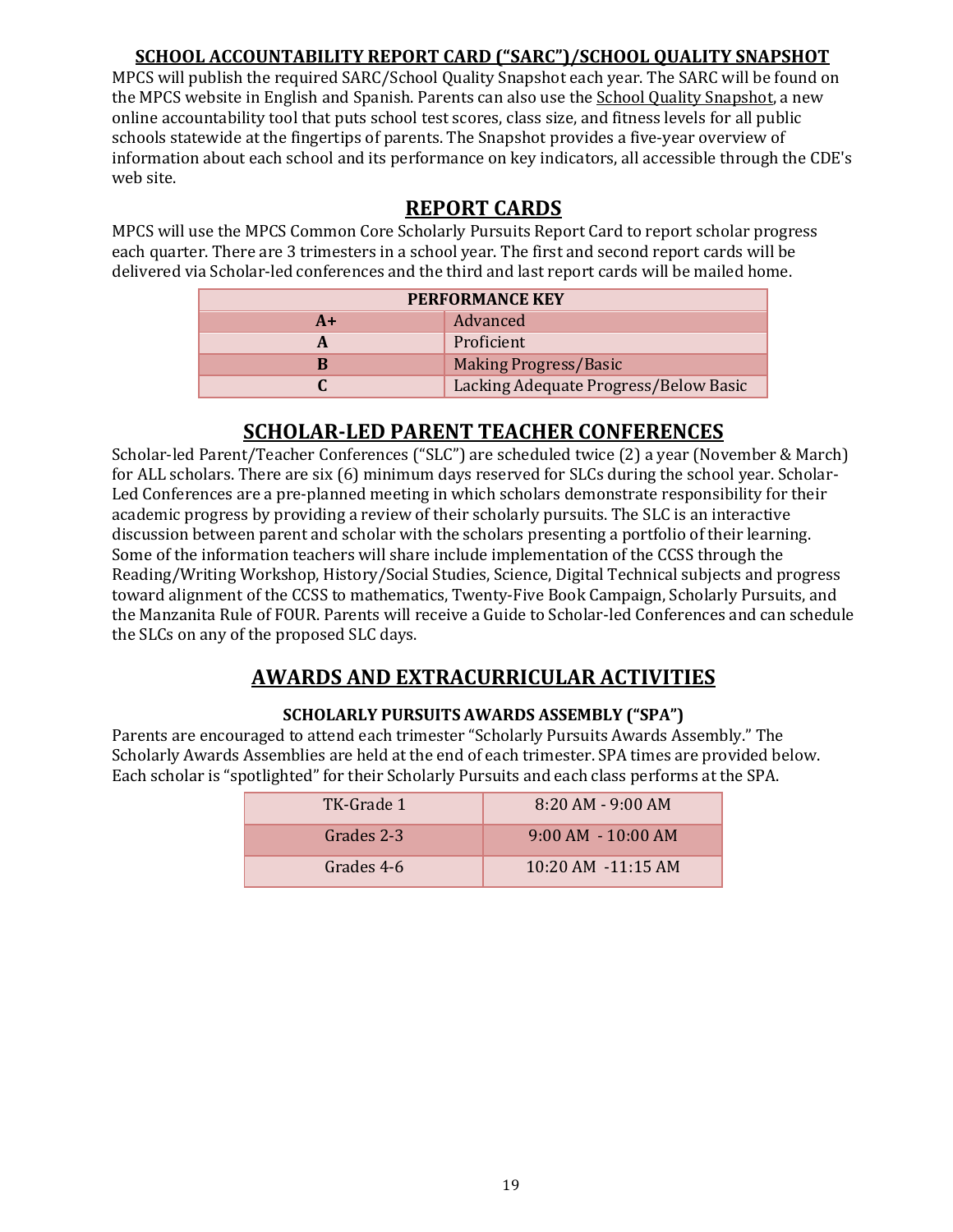Manzanita Scholars may receive awards for one or more of the following academic achievements each trimester:

- Rule of FOUR Scholar-Criteria "Straight A's -Manzanita Report Card-Rule of FOUR"
- Citizenship "Be A Bucket Filler"
- Extraordinary Author-Criteria "Magical Writing"
- Mathematical Scholar- Teacher Discretion
- Science Scholar-Teacher Discretion
- Robotics
- Music Scholar/Performing Arts- Music Teacher Discretion
- Art Scholar Art Teacher Discretion
- Scholarly Pursuit Award- Teacher Discretion
- Perfect Attendance- Criteria "No Absences or Tardies"
- Math Rulers Challenge -Criteria "Complete 100 Addition, Subtraction, Multiplication"-(5 Minute Time Test)
- Academic Scholar Awards-Criteria "Straight A's Manzanita Report Card"
- Battle of the Books (BOB)-Participation
- Spelling Bee-Participation K-6
- Math Superbowl-Participation 4-6President's Scholar & Educational Achievement Awards (Final Trimester)

#### **PRESIDENT'S AWARD FOR EDUCATIONAL ACHIEVEMENT**

<span id="page-20-0"></span>Honoring scholar achievement and hard work is the purpose of the President's Education Awards Program. Since 1983, the program has provided individual recognition from the President and the U.S. Secretary of Education to those scholars whose outstanding efforts have enabled them to meet challenging standards of excellence. This award is presented to 3rd - 6th grade scholars who meet the following criteria:

GOLD: This award is presented to 3<sup>rd</sup> - 6<sup>th</sup> grade scholars who have an overall A Grade on their report card and meet the highest academic standards.

**SILVER:** This award is presented to 3<sup>rd</sup> - 6<sup>th</sup> grade scholars who have an overall B or better Grades on their report card and always give their best in both academic and behavioral performance.

#### **MATH RULERS CHALLENGE**

<span id="page-20-1"></span>MCPS is committed to helping each one of its scholars achieve mathematical fluency. The Math Rulers Challenge is a home/school partnership to promote practice and mastery of math skills. To achieve this goal, Manzanita scholars have a target of 10 minutes per day or 250 minutes per trimester. Twice per trimester, scholars are given the opportunity to take a Math Ruler Challenge that consists of timed target skill tests. Scholars are recognized for reaching the goal set for the Math Ruler Challenge at the trimester awards.

#### **EXTRACURRICULAR ACTIVITIES**

<span id="page-20-2"></span>There are many extracurricular activities at Manzanita that scholars may participate in such as Battle of the Books, Spelling Bee, Math Super Bowl, Student Council, Talent Show, Children's Theater and Author-Go-Round.

## **STUDENT COUNCIL**

<span id="page-20-3"></span>The Manzanita Student Council is an active and visible force on the campus. They learn and follow Robert's Rules of Order and have established by-laws that are reviewed and amended each year. Encourage your scholar to get involved and seek an elected office or become a classroom representative. Council meetings are held during lunch once a month. Elected StudentBody positions are President, Vice President, Treasurer, Secretary, and Community Liaison.

The Student Council positions are selected by ballot and voting day is scheduled on the third (3rd) Thursday of October. Visit the website for more information about the Manzanita Student Council.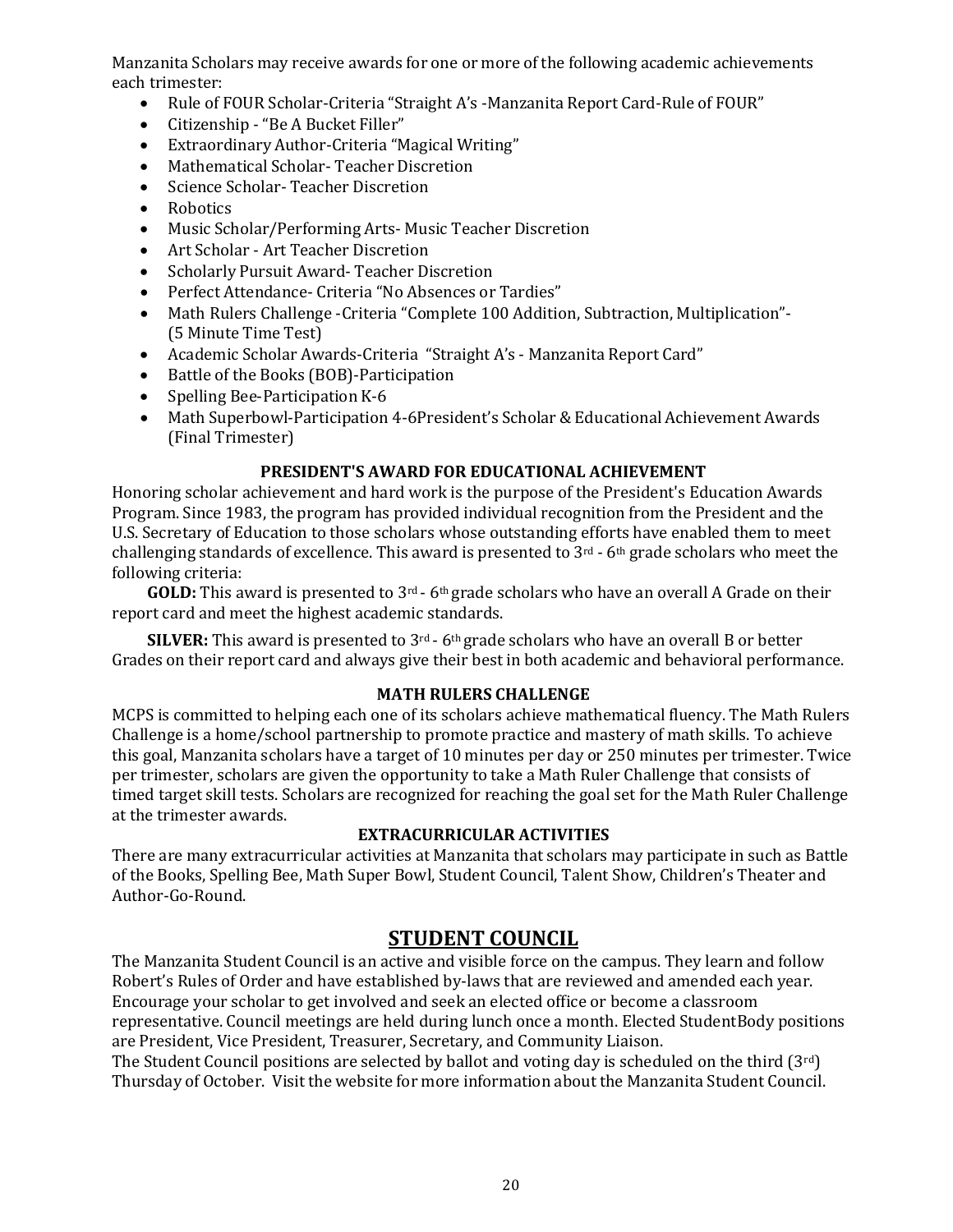## **SCHOOL PHOTOGRAPHS/YEAR BOOKS**

Scholars are photographed individually within the first 2 months of current school year. Parents are encouraged to purchase a Manzanita yearbook. The yearbook provides a living pictorial of the year's events and activities.

## **VISITATION AND VOLUNTEERING VISITOR POLICY**

<span id="page-21-0"></span>Per Charter School policy, upon arrival at the school, all visitors or school volunteers must sign-in at the office and receive a school pass. Any person who fails to register within a reasonable time after entering the school premises may be asked to sign-in to receive the school pass or may be asked to leave. Charter School policy also requires all visitors permitted to be on campus refrain from disruptive behavior and conduct themselves in a manner that maintains a positive learning environment. Disruptive behavior that unreasonably interferes with the work of Charter School staff or is in the area where students or staff could be exposed offensive language or behavior provides legal basis to direct the visitor to leave campus, subject to criminal penalties under California Penal Code Sections 626.4, 626.7, and 626.8. In addition, under Education Code section 44811, disruption by a parent, guardian or other person on school grounds or at a school sponsored activity is also punishable.

#### **PARENT VOLUNTEER HOURS**

<span id="page-21-1"></span>The goal of MPCS is to continuously adhere to the philosophy that "When parents and schools work together, we make a difference in the academic achievement of children." Completing volunteer time can assist scholars and MPCS in continuing to be a thriving educational program for all our scholars. Accordingly, we recommend all families to contribute fifty (50) hours of volunteer time, which can be fulfilled in many ways (joining PTSAC is a good start). We are certain you will have many opportunities to complete the volunteer hours. When you sign the MPCS Compact, you are stating that you agree to the charter school philosophy and the important role volunteering plays in the public school program. While no family can be compelled to volunteer, MPCS believes that making this commitmentwill contribute to the Charter School's ongoing success.

#### **PARENT TEACHER ASSOCIATION ("PTSAC")**

<span id="page-21-2"></span>Manzanita Public Charter School is a member of the California State PTSAC. The PTSAC is a professional, non-profit volunteer organization committed to the well-being of all children. It believes in sharing the responsibility for educating children and includes advocating for the safety and welfare of all children and the opportunity for a quality public education for each child. All Manzanita parents areencouraged to join the PTSAC. When you join the PTSAC, you receive volunteer hours. All Manzanita parents are encouraged to join the PTSAC. Please look for the PTSAC membership envelope in your first day packet.

#### **VOLUNTEERS**

<span id="page-21-3"></span>All volunteers, when on campus, must wear a mask at all times. Volunteers must report any type of injury (that occurred while volunteering at MPCS) to the Superintendent or Principal immediately. The physical and emotional safety of our children is paramount. All employed personnel, including contract employees, are required by Education Code to submit to a background check and a person who is required to register as a sex offender may not supervise scholars during breakfast or lunch periods orserve as non-teaching volunteer assistant. If you have any questions regarding this policy please contact the Superintendent.

#### *MPCS reserves the right to accept or reject all volunteers.*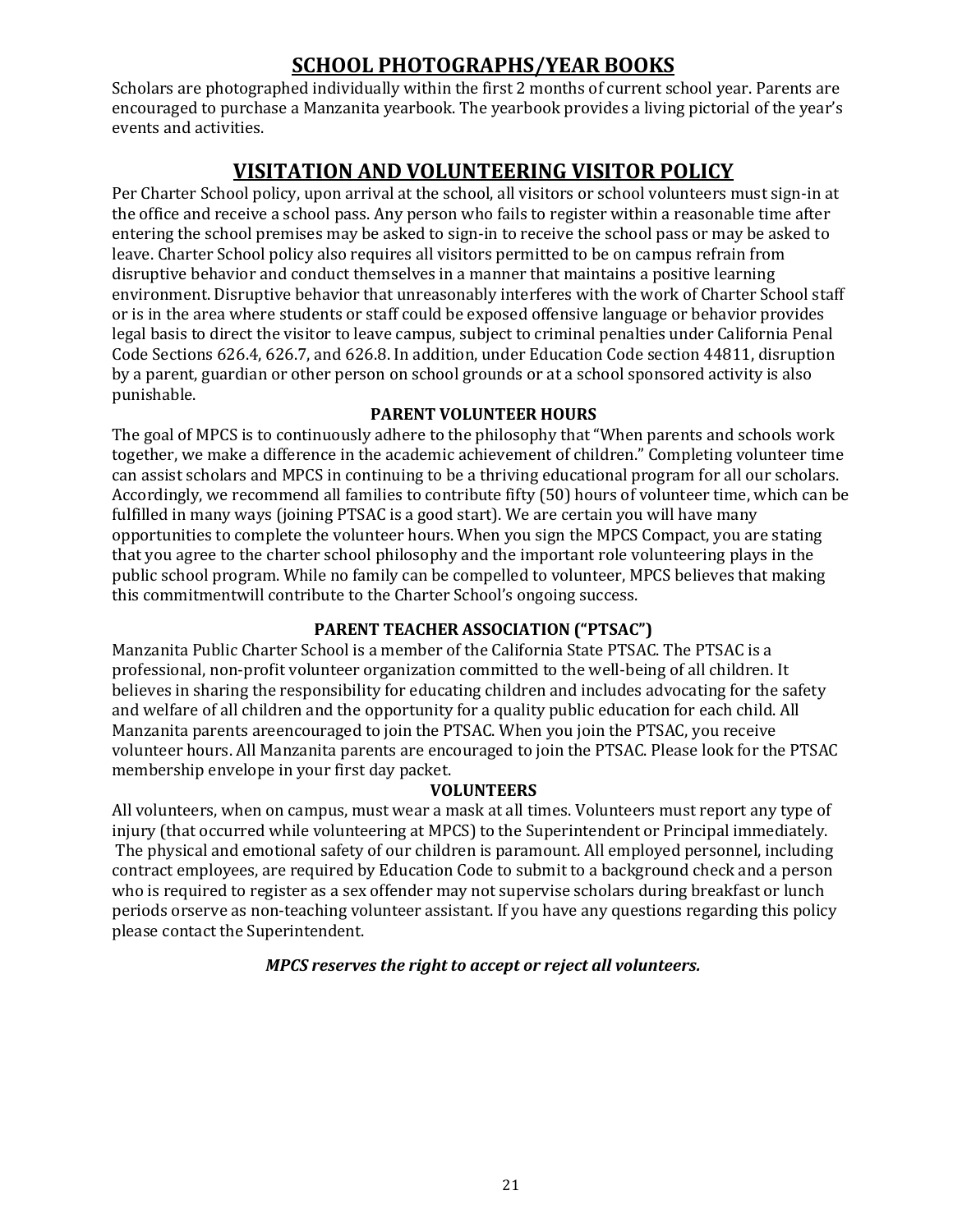## **ARRIVAL AND DISMISSAL**

#### **TRAFFIC**

<span id="page-22-1"></span><span id="page-22-0"></span>Scholar drop-off and pickup should occur in the parking lot. Parents are encouraged to use the loop and park or use drop off loop. All scholars must be picked-up from the designated loading and unloading loop area.

#### **BUS UNLOADING & LOADING ZONE**

Buses unload and load directly in front of the school. Do not park in the bus unloading and loading zones. Please use the cross walk and avoid passing between the buses when entering or exiting the school grounds. Staff is available before and after school to assist with unloading and loading of buses.

#### **ARRIVAL AND DISMISSAL**

Staff is available at 7:45am and after school at 2:50pm to assist with arrival and dismissal. During dismissal, scholars proceed to their assigned school bus or wait on the white loading line adjacent to the bus. Teachers supervise bus loading zones/loop.

## **LOST AND MISPLACED ITEMS**

During recreation scholars often remove their sweaters and jackets while playing. Please write first and last names on jackets and sweaters. We have a designated lost/misplaced clothing racks. It is located at the front of the MPR.

## **TRANSPORTATION**

<span id="page-22-2"></span>Riding the STA school bus is a privilege and we expect all scholars to "Be Bucket Fillers" (Safe, Responsible, and Respectful). The STA bus drivers are highly trained and are committed to transporting your child to and from school with the highest degree of safety. The American Star bus driver will respond to any inappropriate behavior at the point of the infraction. If the behavior continues the Principal will contact the parents. Scholars can be denied transportation services for violation of any of the enumerated offenses listed in the Suspension and Expulsion policy.All scholars are required to participate in "Bus Safety Drills" and complete the STA Conduct Agreement.

## **HOME TO SCHOOL/SCHOOL TO HOME SAFETY TIPS**

<span id="page-22-3"></span>Please talk to your child about these safety tips.

- 1. Always TAKE A FRIEND with you when walking to and from school. It's safer and more fun to be with your friends. Never take short cuts while walking and stay aware of your surroundings.
- 2. Stay with your friends while waiting at the bus stop. If anyone bothers you while going to or from school, get away from that person, and TELL an adult like your parents, guardians, or teacher. If an adult approaches you for help or directions, remember *grownups needing help should not ask children for help; they should ask other adults.*
- 3. If someone you don't know or feel comfortable with offers you a ride, say NO.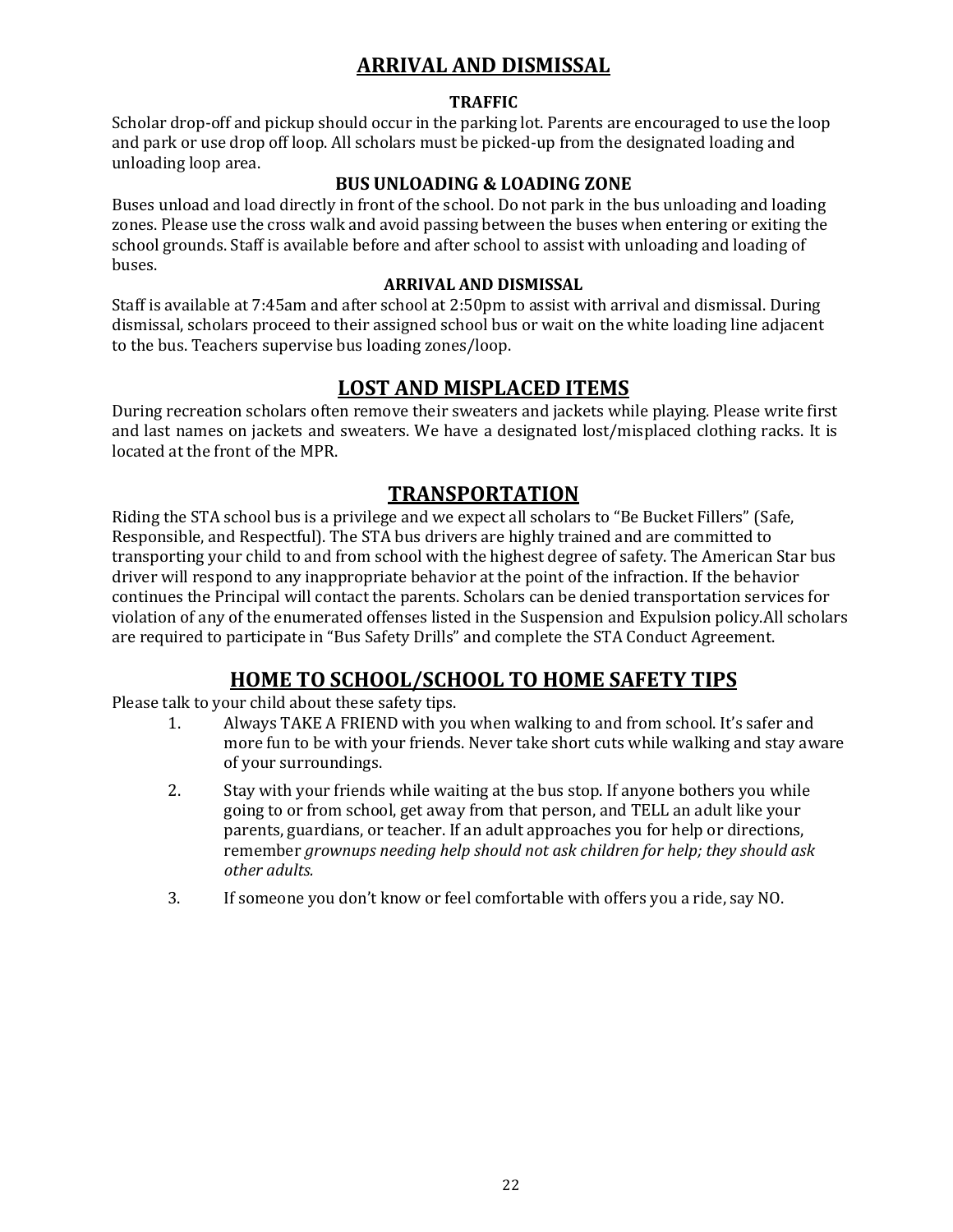- 4. If someone follows you on foot, get away from him or her as quickly as you can. If someone follows you in a car, turn around and go in the other direction. Always be sure to TELL your parents, guardians, or another trusted adult what happened.
- 5. If someone tries to take you somewhere, quickly get away and yell, "This person is trying to take me away!"
- 6. Never leave school with someone you don't feel comfortable with. Always CHECK FIRST with your parents, guardians, or another trusted adult. If someone you don't know or feel comfortable with tells you that there is an emergency and they want you to go with them, always CHECK FIRST before you do anything. Make sure you TELL a trusted adult if you notice someone you don't know hanging around.
- 7. Leave items and clothing with your name visible on them at home. If someone you don't know calls out your name, don't be fooled or confused.
- 8. If you want to change your plans after school, always CHECK FIRST with your parents. Never play in parks, malls, or video arcades by yourself. Make sure that you always play with other children, have your parents' or guardians' permission to play in specific areas, and always let them know where you are going to be. Never accept money or gifts from anyone until you CHECK FIRST with your parents.
- 9. If you go home alone after school, check to see that everything is okay before you go in. Once inside, call your parents to let them know that you are okay. Make sure you follow your "Home Alone" rules of keeping the door locked; not opening the door or talking to anyone who stops by unless the person is a trusted family friend or relative, you feel comfortable being alone with that person, and the visit has been preapproved by your parents or guardians; and not telling people who call that you are home alone. Have a neighbor or trusted adult you can call if you're scared or there's an emergency.
- 10. Trust your feelings. If someone makes you feel scared, uncomfortable, or confused, get away as quickly as you can and TELL an adult what happened. You deserve to feel safe, and there will always be someone who can help you.

Copyright © 1994 National Center for Missing & Exploited Children (NCMEC). All rights reserved.1-800-THE-LOST® (1-800-843-5678) available at [www.missingkids.com](http://www.missingkids.com/)

## **UNIFORM COMPLAINT POLICY AND PROCEDURES**

#### **SCOPE**

<span id="page-23-1"></span><span id="page-23-0"></span>Manzanita Public Charter School ("Charter School") policy is to comply with applicable federal and state laws and regulations. The Charter School is the local agency primarily responsible for compliance with federal and state laws and regulations governing educational programs. Pursuant to this policy, persons responsible for conducting investigations shall be knowledgeable about the laws and programs which they are assigned to investigate. This complaint procedure is adopted to provide a uniform system of complaint processing for the following types of complaints:

- 1. Complaints of unlawful discrimination, harassment, intimidation or bullying against any protected group, including actual or perceived discrimination, on the basis of the actual or perceived characteristics of age, ancestry, color, disability, ethnic group identification, gender expression, gender identity, gender, genetic information, nationality, national origin, race or ethnicity, religion, sex, or sexual orientation, or on the basis of a person's association with a person or group with one or more of these actual or perceived characteristics in any Charter School program or activity; and
- 2. Complaints of violations of state or federal law and regulations governing the following programs including but not limited to: Adult Education Programs, After School Education and Safety Programs, Agricultural Vocational Education Programs, American Indian Education Centers and Early Child Education Program Assessments, Consolidated Categorical Aid Programs, Career Technical and Technical Education and Career Technical and Technical Training Programs, Child Care and Development Programs, Child Nutrition Programs, Foster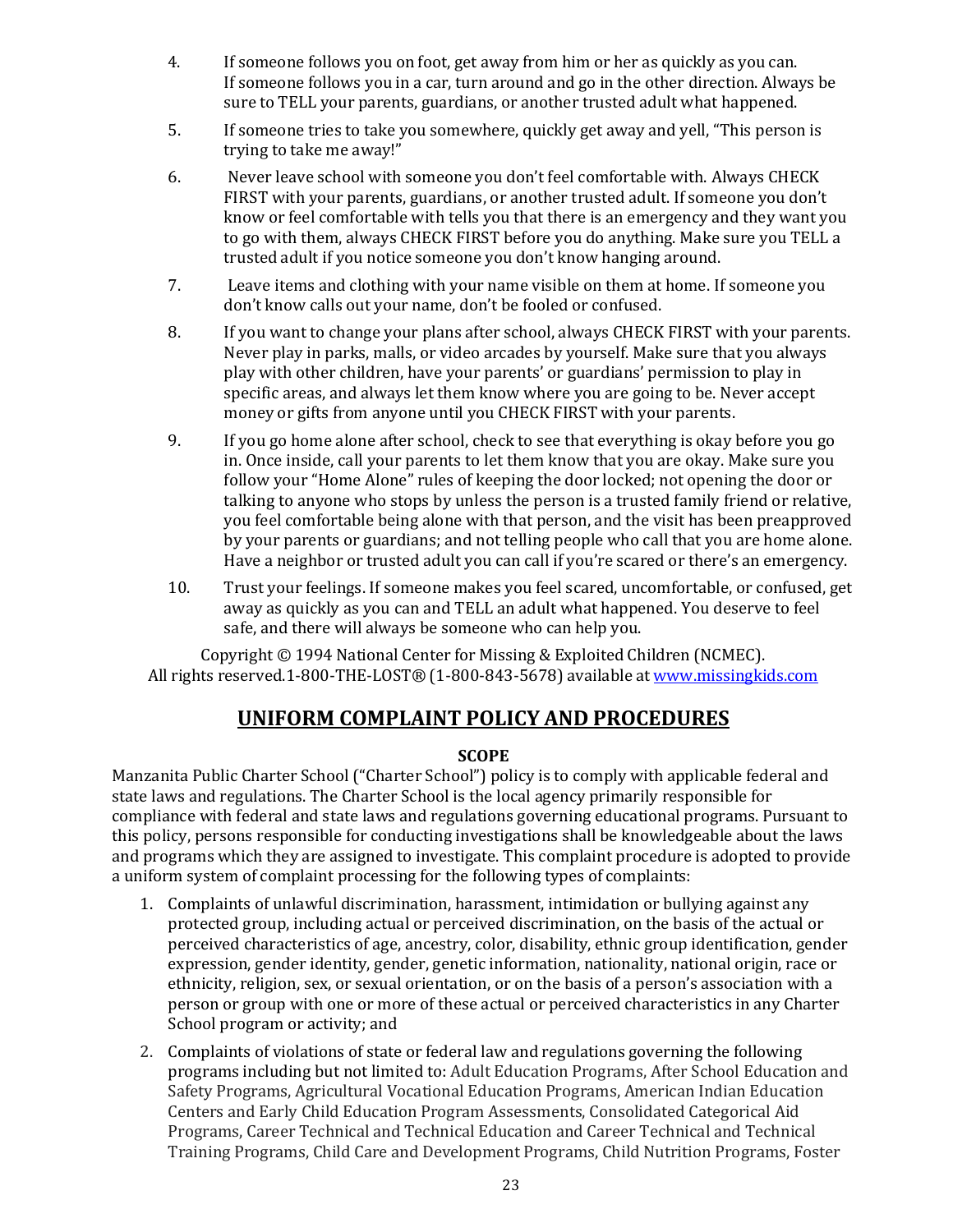and Homeless Youth Services, Migrant Education Programs, No Child Left Behind Act (2001) Programs (Titles I-VII), including improving academic achievement, compensatory education, limited English proficiency, and migrant education, Regional Occupational Centers and Programs, Special Education Programs, State Preschool, and Tobacco-Use Prevention Education.

- 3. A complaint may also be filed alleging that a pupil enrolled in a public school was required to pay a pupil fee for participation in an educational activity as those terms are defined below.
	- a. "Educational activity" means an activity offered by a school, school district, charter school or county office of education that constitutes an integral fundamental part of elementary and secondary education, including, but not limited to, curricular and extracurricular activities.
	- b. "Pupil fee" means a fee, deposit or other charge imposed on pupils, or a pupil's parents or guardians, in violation of Section 49011 of the Education Code and Section 5 of Article IX of the California Constitution, which require educational activities to be provided free of charge to all pupils without regard to their families' ability or willingness to pay fees or request special waivers, as provided for in *Hartzell v. Connell* (1984) 35 Cal.3d 899. A pupil fee includes, but is not limited to, all of the following:
		- i. A fee charged to a pupil as a condition for registering for school or classes, or as a condition for participation in a class or an extracurricular activity, regardless of whether the class or activity is elective or compulsory, or is for credit.
		- ii. A security deposit, or other payment, that a pupil is required to make to obtain a lock, locker, book, class apparatus, musical instrument, uniform or other materials or equipment.
		- iii. A purchase that a pupil is required to make to obtain materials, supplies, equipment or uniforms associated with an educational activity.
	- c. A pupil fees complaint may be filed anonymously if the complaint provides evidence or information leading to evidence to support an allegation of noncompliance with laws relating to pupil fees.
	- d. If the Charter School finds merit in a pupil fees complaint the Charter School shall provide a remedy to all affected pupils, parents, and guardians that, where applicable, includes reasonable efforts by the Charter School to ensure full reimbursement to all affected pupils, parents, and guardians, subject to procedures established through regulations adopted by the state board.
	- e. Nothing in this section shall be interpreted to prohibit solicitation of voluntary donations of funds or property, voluntary participation in fundraising activities, or school districts, school, and other entities from providing pupils prizes or other recognition for voluntarily participating in fundraising activities.
- 4. Complaints of noncompliance with the requirements governing the Local Control Funding Formula or Sections 47606.5 and 47607.3 of the Education Code, as applicable.
- 5. Complaints of noncompliance with the requirements of Education Code Section 222 regarding the rights of lactating pupils on a school campus. If the Charter School finds merit in a complaint, or if the Superintendent finds merit in an appeal, the Charter School shall provide a remedy to the affected pupil.

The Charter School acknowledges and respects every individual's rights to privacy. Unlawful discrimination, harassment, intimidation or bullying complaints shall be investigated in a manner that protects [to the greatest extent reasonably possible] the confidentiality of the parties and the integrity of the process. The Charter School cannot guarantee anonymity of the complainant. This includes keeping the identity of the complainant confidential. However, the Charter School will attempt to do so as appropriate. The Charter School may find it necessary to disclose information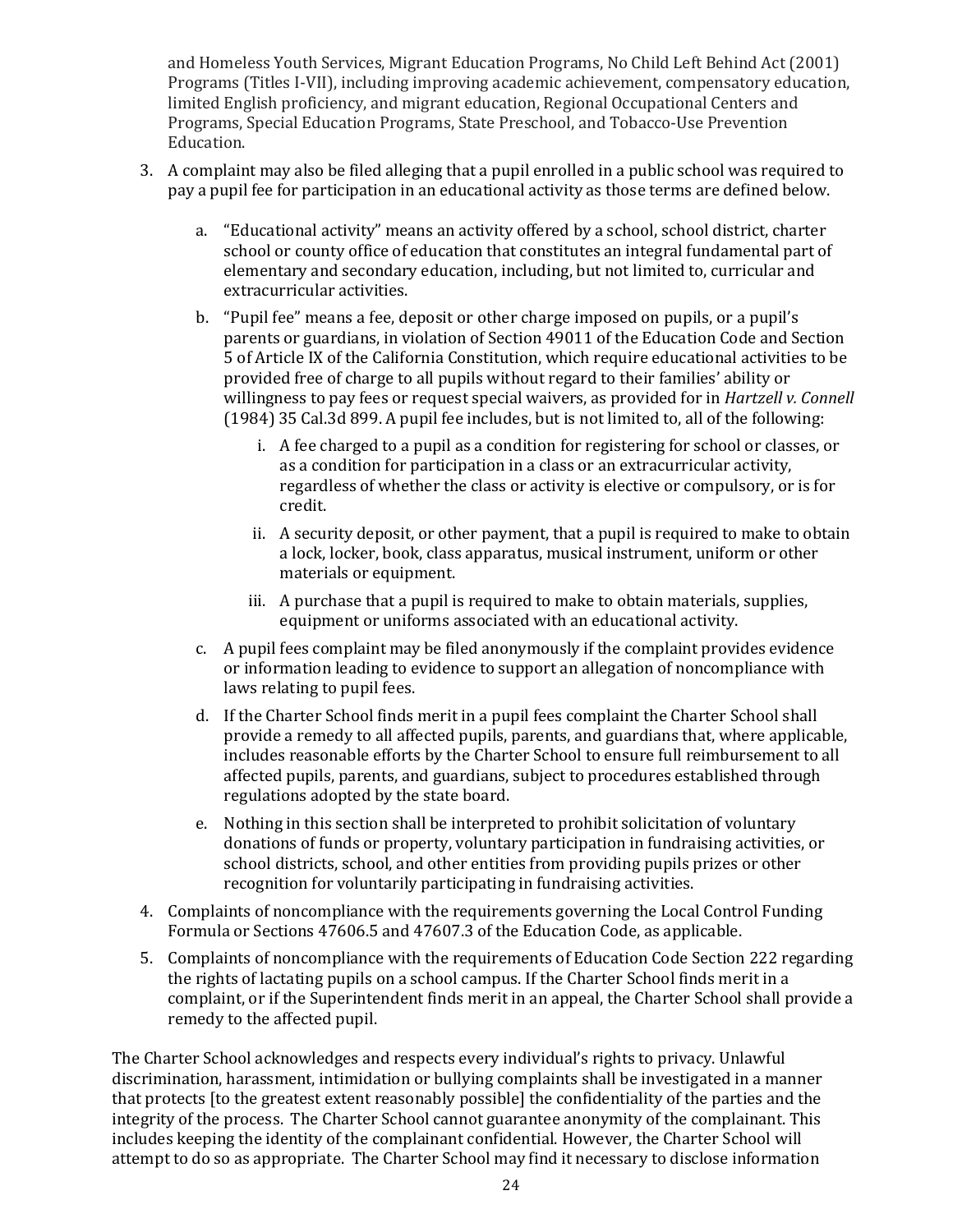regarding the complaint/complainant to the extent necessary to carry out the investigation or proceedings, as determined by the Chairman or Executive Director on a case-by-case basis.

The Charter School prohibits any form of retaliation against any complainant in the complaint process, including but not limited to a complainant's filing of a complaint or the reporting of instances of unlawful discrimination, harassment, intimidation or bullying. Such participation shall not in any way affect the status, grades or work assignments of the complainant.

#### **COMPLIANCE OFFICERS**

<span id="page-25-0"></span>The Board of Directors designates the following compliance officer(s) to receive and investigate complaints and to ensure the Charter School's compliance with law:

> Board Chairman **OR** Superintendent/Principal Manzanita Public Charter School 991 Mountain View Blvd Lompoc, CA 93437

The Chairman or designee shall ensure that employees designated to investigate complaints are knowledgeable about the laws and programs for which they are responsible. Designated employees may have access to legal counsel as determined by the Chairman or designee.

Should a complaint be filed against the Chairman, the compliance officer for that case shall be the Charter School's Executive Director.

#### **NOTIFICATIONS**

<span id="page-25-1"></span>The Chairman or designee shall annually provide written notification of the Charter School's uniform complaint procedures to employees, students, parents and/or guardians, advisory committees, private school officials and other interested parties (e.g., Adult Education).

The annual notice shall be in English, and when necessary, in the primary language, pursuant to section 48985 of the Education Code if fifteen (15) percent or more of the pupils enrolled in the Charter School speak a single primary language other than English.

The Chairman or designee shall make available copies of the Charter School's uniform complaint procedures free of charge.

#### **THE ANNUAL NOTICE SHALL INCLUDE THE FOLLOWING:**

- (a) A statement that the Charter School is primarily responsible for compliance with federal and state laws and regulations.
- (b) A statement that a pupil enrolled in a public school shall not be required to pay a pupil fee for participation in an educational activity.
- (c) A statement identifying the responsible staff member, position, or unit designated to receive complaints.
- (d) A statement that the complainant has a right to appeal the Charter School's decision to the CDE by filing a written appeal within 15 days of receiving the Charter School's decision.
- (e) A statement advising the complainant of any civil law remedies that may be available under state or federal discrimination, harassment, intimidation or bullying laws, if applicable, and of the appeal pursuant to Education Code § 262.3.
- (f) A statement that copies of the local educational agency complaint procedures shall be available free of charge.

#### **PROCEDURES**

<span id="page-25-2"></span>The following procedures shall be used to address all complaints which allege that the Charter School has violated federal or state laws or regulations governing educational programs. Compliance officers shall maintain a record of each complaint and subsequent related actions.

All parties involved in allegations shall be notified when a complaint is filed, when a complaint meeting or hearing is scheduled, and when a decision or ruling is made.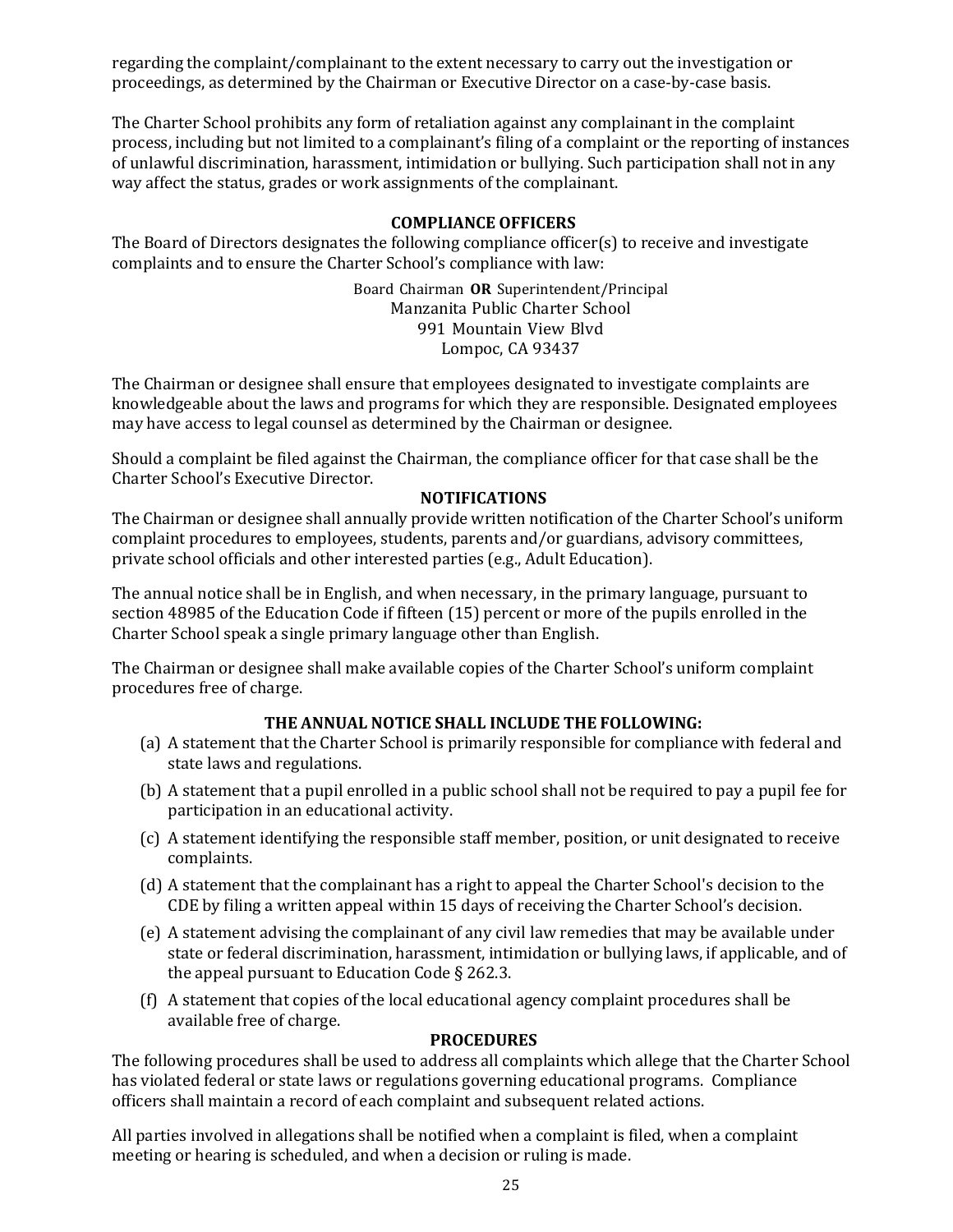#### **STEP 1: FILING OF COMPLAINT**

Any individual, public agency or organization may file a written complaint of alleged noncompliance by the Charter School.

A complaint alleging unlawful discrimination, harassment, intimidation or bullying shall be initiated no later than six (6) months from the date when the alleged unlawful discrimination, harassment, intimidation or bullying occurred, or six (6) months from the date when the complainant first obtained knowledge of the facts of the alleged unlawful discrimination, harassment, intimidation or bullying. A complaint may be filed by a person who alleges that he/she personally suffered unlawful discrimination, harassment, intimidation or bullying or by a person who believes that an individual or any specific class of individuals has been subjected to unlawful discrimination, harassment, intimidation or bullying.

Pupil fee complaints shall be filed not later than one (1) year from the date the alleged violation occurred.

The complaint shall be presented to the compliance officer who shall maintain a log of complaints received, providing each with a code number and date stamp.

If a complainant is unable to put a complaint in writing due to conditions such as a disability or illiteracy, the Charter School staff shall assist him/her in the filing of the complaint.

#### **STEP 2: MEDIATION**

Within three (3) days of receiving the complaint, the compliance officer may informally discuss with the complainant the possibility of using mediation. If the complainant agrees to mediation, the compliance officer shall make arrangements for this process.

Before initiating the mediation of an unlawful discrimination, harassment, intimidation or bullying complaint, the compliance officer shall ensure that all parties agree to make the mediator a party to related confidential information.

If the mediation process does not resolve the problem within the parameters of law, the compliance officer shall proceed with his/her investigation of the complaint.

The use of mediation shall not extend the Charter School's timelines for investigating and resolving the complaint unless the complainant agrees in writing to such an extension of time.

#### **STEP 3: INVESTIGATION OF COMPLAINT**

The compliance officer is encouraged to hold an investigative meeting within five (5) days of receiving the complaint or an unsuccessful attempt to mediate the complaint. This meeting shall provide an opportunity for the complainant and/or his/her representative to repeat the complaint orally.

The complainant and/or his/her representative shall have an opportunity to present the complaint and evidence or information leading to evidence to support the allegations in the complaint.

A complainant's refusal to provide the Charter School's investigator with documents or other evidence related to the allegations in the complaint, or his/her failure or refusal to cooperate in the investigation or his/her engagement in any other obstruction of the investigation, may result in the dismissal of the complaint because of a lack of evidence to support the allegation.

The Charter School's refusal to provide the investigator with access to records and/or other information related to the allegation in the complaint, or its failure or refusal to cooperate in the investigation or its engagement in any other obstruction of the investigation, may result in a finding, based on evidence collected, that a violation has occurred and may result in the imposition of a remedy in favor of the complainant.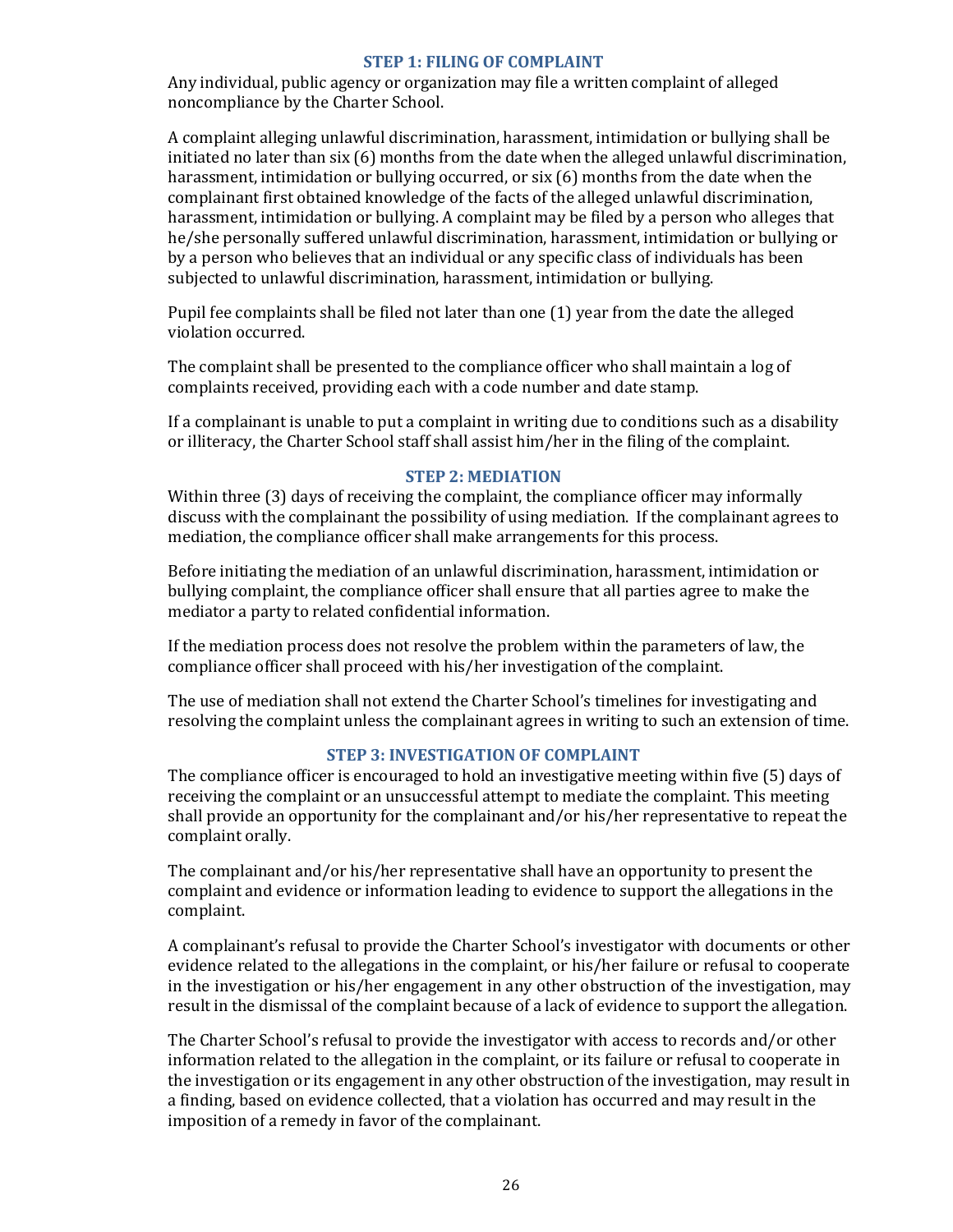#### **STEP 4: RESPONSE**

Unless extended by written agreement with the complainant, the compliance officer shall prepare and send to the complainant a written report of the Charter School's investigation and decision, as described in Step #5 below, within sixty (60) days of the Charter School's receipt of the complaint.

#### **STEP 5: FINAL WRITTEN DECISION**

The Charter School's decision shall be in writing and sent to the complainant. The Charter School's decision shall be written in English and in the language of the complainant whenever feasible or as required by law.

The decision shall include:

- 1. The findings of fact based on evidence gathered.
- 2. The conclusion(s) of law.
- 3. Disposition of the complaint.
- 4. Rationale for such disposition.
- 5. Corrective actions, if any are warranted.
- 6. Notice of the complainant's right to appeal the Charter School's decision within fifteen (15) days to the CDE and procedures to be followed for initiating such an appeal.
- 7. For unlawful discrimination, harassment, intimidation or bullying complaints arising under state law, notice that the complainant must wait until sixty (60) days have elapsed from the filing of an appeal with the CDE before pursuing civil law remedies.
- 8. For unlawful discrimination, harassment, intimidation or bullying complaints arising under federal law such complaint may be made at any time to the U.S. Department of Education, Office for Civil Rights.

If an employee is disciplined as a result of the complaint, the decision shall simply state that effective action was taken and that the employee was informed of the Charter School's expectations. The report shall not give any further information as to the nature of the disciplinary action.

#### **APPEALS TO THE CALIFORNIA DEPARTMENT OF EDUCATION**

<span id="page-27-0"></span>If dissatisfied with the Charter School's decision, the complainant may appeal in writing to the CDE within fifteen (15) days of receiving the Charter School's decision. When appealing to the CDE, the complainant must specify the basis for the appeal of the decision and whether the facts are incorrect and/or the law has been misapplied. The appeal shall be accompanied by a copy of the locally filed complaint and a copy of the Charter School's decision.

Upon notification by the CDE that the complainant has appealed the Charter School's decision, the Chairman or designee shall forward the following documents to the CDE:

- 1. A copy of the original complaint.
- 2. A copy of the decision.
- 3. A summary of the nature and extent of the investigation conducted by the Charter School, if not covered by the decision.
- 4. A copy of the investigation file(s); including but not limited to all notes, interviews, and documents submitted by all parties and gathered by the investigator.
- 5. A report of any action taken to resolve the complaint.
- 6. A copy of the Charter School's complaint procedures.
- 7. Other relevant information requested by the CDE.

The CDE may directly intervene in the complaint without waiting for action by the Charter School when one of the conditions listed in Title 5, California Code of Regulations, Section 4650 exists; including cases in which the Charter School has not taken action within sixty (60) days of the date the complaint was filed with the Charter School.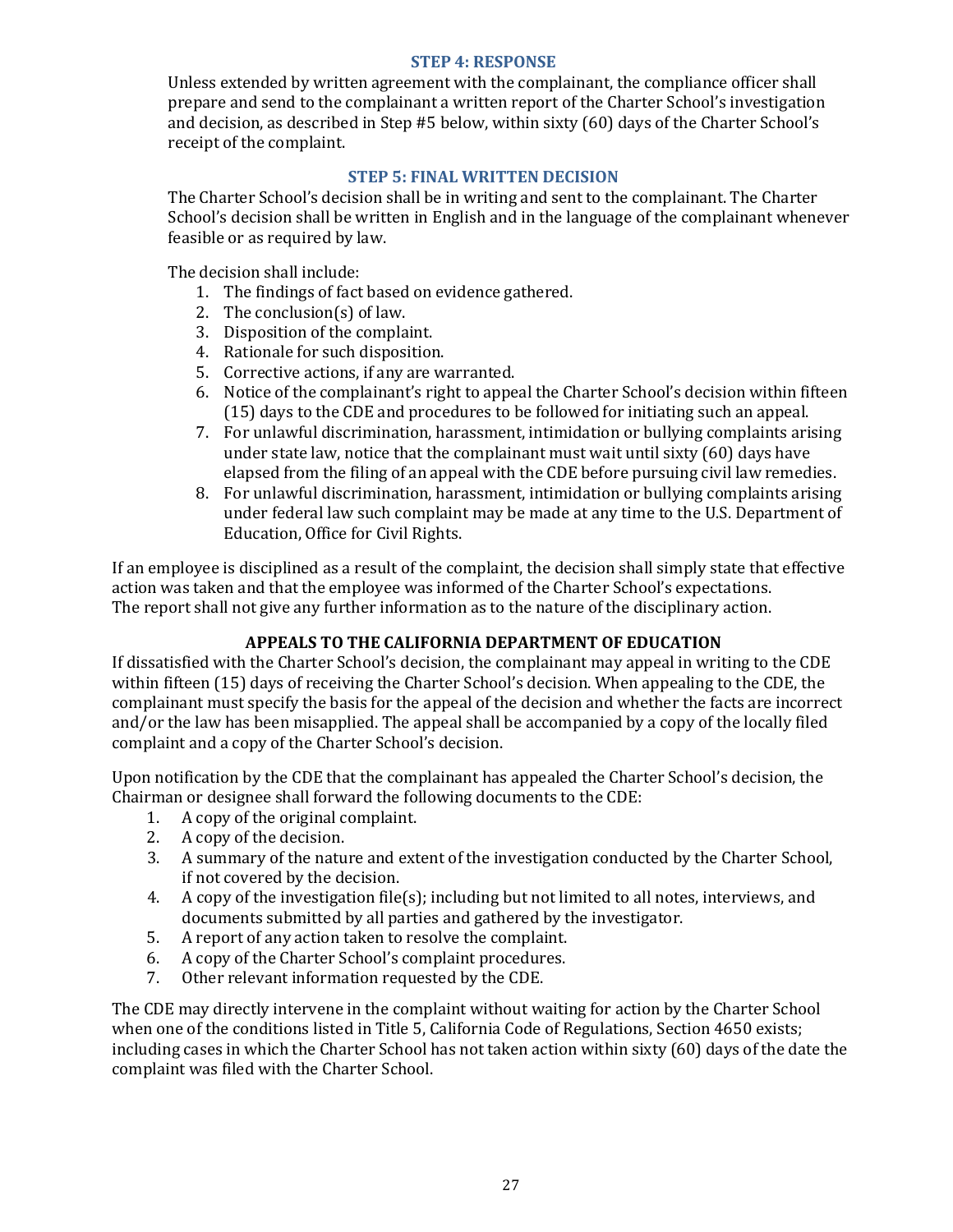#### **CIVIL LAW REMEDIES**

<span id="page-28-0"></span>A complainant may pursue available civil law remedies outside of the Charter School's complaint procedures. Complainants may seek assistance from mediation centers or public/private interest attorneys. Civil law remedies that may be imposed by a court include, but are not limited to, injunctions and restraining orders. For unlawful discrimination, harassment, intimidation or bullying complaints arising under state law, however, a complainant must wait until sixty (60) days have elapsed from the filing of an appeal with the CDE before pursuing civil law remedies. The moratorium does not apply to injunctive relief and is applicable only if the Charter School has appropriately, and in a timely manner, apprised the complainant of his/her right to file a complaint in accordance with 5 CCR 4622.

#### **SCHOOL DISCIPLINE**

<span id="page-28-1"></span>The MPCS Conduct Code appears in Element 10 of our Charter Petition, with defined behavior expectations and consequences. It can be found on our website:[https://17fbc843-3895-486a-85cd](https://17fbc843-3895-486a-85cd-f56a5ce3c524.filesusr.com/ugd/a91599_3112d914f7bf472990c75c4976f931be.pdf)[f56a5ce3c524.filesusr.com/ugd/a91599\\_3112d914f7bf472990c75c4976f931be.pdf](https://17fbc843-3895-486a-85cd-f56a5ce3c524.filesusr.com/ugd/a91599_3112d914f7bf472990c75c4976f931be.pdf), Element 10, pp. 50-60 oryou may request a hard copy from the administration office.

Students may be suspended or expelled for any of the following acts when it is determined the pupil:

- a) Caused, attempted to cause, or threatened to cause physical injury to another person.
- b) Willfully used force of violence upon the person of another, except self-defense.
- c) Unlawfully possessed, used, sold or otherwise furnished, or was under the influence of any controlled substance, as defined in Health and Safety Code Sections 11053-11058, alcoholic beverage, or intoxicant of any kind.
- d) Unlawfully offered, arranged, or negotiated to sell any controlled substance as defined in Health and Safety Code Sections 11053-11058, alcoholic beverage or intoxicant of any kind, and then sold, delivered or otherwise furnished to any person another liquid substance or material and represented same as controlled substance, alcoholic beverage or intoxicant.
- e) Committed or attempted to commit robbery or extortion.
- f) Caused or attempted to cause damage to school property or private property.
- g) Stole or attempted to steal school property or private property.
- h) Possessed or used tobacco or products containing tobacco or nicotine products, including but not limited to cigars, cigarettes, miniature cigars, clove cigarettes, smokeless tobacco, snuff, chew packets and betel. This section does not prohibit the use of his or her own prescription products by a pupil.
- i) Committed an obscene act or engaged in habitual profanity or vulgarity.
- j) Unlawfully possessed or unlawfully offered, arranged, or negotiated to sell any drug paraphernalia, as defined in Health and Safety Code Section 11014.5
- k) Disrupted school activities or otherwise willfully defied the valid authority of supervisors, teachers, administrators, other school officials, or other school personnel engaged in the performance of their duties.
- l) Knowingly received stolen school property or private property.
- m) Possessed an imitation firearm, i.e.: a replica of a firearm that is so substantially similar in physical properties to an existing firearm as to lead a reasonable person to conclude that the replica is a firearm.
- n) Committed or attempted to commit a sexual assault as defined in Penal Code Sections 261, 266c, 286, 288, 288a, 289, or committed a sexual battery as defined in Penal Code Section 243.4
- o) Harassed, threatened, or intimidated a student who is a complaining witness or witness in a school disciplinary proceeding for the purpose of preventing that student from being a witness and /or retaliating against that student for being a witness.
- p) Unlawfully offered, arranged to sell, negotiated to sell, or sold the prescription drug Soma.
- q) Engaged in, or attempted to engage in hazing. For the purposed of this subdivision, "hazing" means a method of initiation or pre-initiation into a pupil organization of body, whether or not the organization of body is officially recognized by an educational institution which is likely to cause serious bodily injury or personal degradation or disgrace resulting in physical or mental harm to a former, current, or prospective pupil. For purposes of this section, "hazing" does not include athletic events or school-sanctioned events.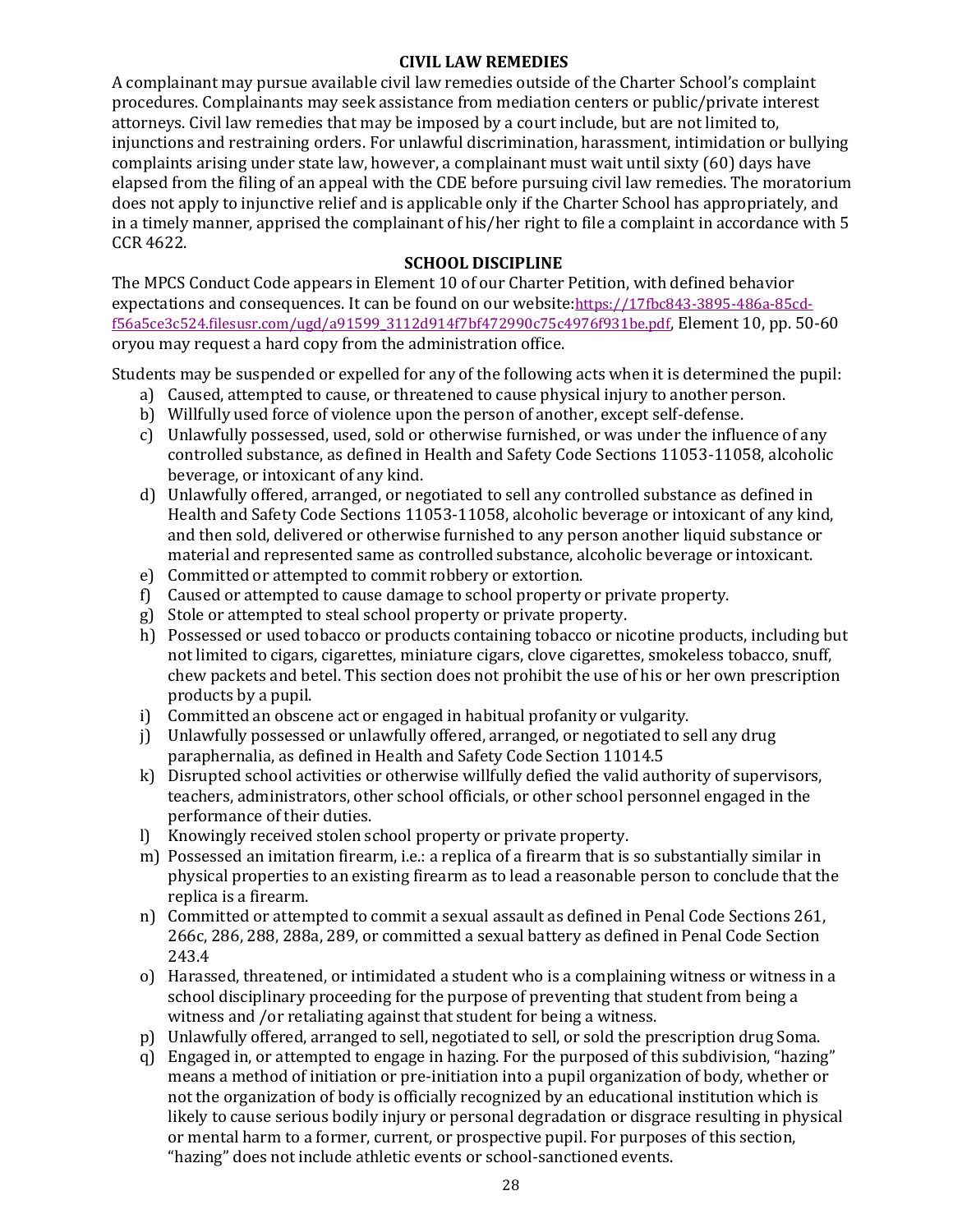- r) Made terrorist threats against school officials and/or school property. For purposes of this section, "terroristic threat" shall include any statement, whether written or oral, by a person who willfully threatens to commit a crime which will result in death, great bodily injury to another person, or property damage in excess of one thousand dollars (\$1,000), with the specific intent that the statement is to be taken as a threat, even if there is no intent of actually carrying it out, which on its face and under the circumstance in which it is made, is so unequivocal, unconditional, immediate, and specific as to convey to the person threatened, a gravity of purpose and an immediate prospect of execution of the threat, and thereby causes that person reasonably to be in sustained fear for his or her own safety or for his or her immediate family's safety, or for the protection of school property, or the personal property of the person threatened or his or her immediate family.
- s) Committed sexual harassment, as defined in Education Code Section 212.5. For the purposes of this section, the conduct described in Section 212.5 must be considered by a reasonable person of the same gender as the victim to be sufficiently severe or pervasive to have a negative impact upon the individual's academic performance or to create an intimidating, hostile, or offensive educational environment. This section shall apply to pupils in any of grades 4 to 12 inclusive.
- t) Caused, attempted to cause, threaten to cause or participated in an act of hate violence, as defined in subdivision (e) of Section 233 of the Education Code. This section shall apply to pupils in any of grades 4 to 12, inclusive.
- u) Intentionally harassed, threatened or intimidate a student or group of students to the extent of having the actual and reasonably expected effect of materially disrupting class work, creating substantial disorder and invading student rights by creating an intimidating or hostile educational environment. This section shall apply to pupils in any grades 4 to 12, inclusive.
- v) Engaged in an act of bullying, including, but not limited to, bullying committed by means of an electronic act (defined as the transmission of a communication, including, but not limited to, a message, text, sound, or image, or a post on a social network Internet Web site, by means of an electronic device, including, but not limited to, a telephone, wireless telephone or other wireless communication device, computer, or pager) directed specifically toward a pupil or school personnel. "Bullying" means any severe or pervasive physical or verbal act or conduct, including communications made in writing or by means of an electronic act, and including acts one or more acts committed by a student or group of students which would be deemed hate violence or harassment, threats, or intimidation, which are directed toward one or more students that has or can be reasonably predicted to have the effect of one or more of the following:
	- i) Placing a reasonable student (defined as a student, including, but is not limited to, a student with exceptional needs, who exercises average care, skill, and judgment in conduct for a person of his or her age, or for a person of his or her age with exceptional needs) or students in fear of harm to that student's or those students' person or property.
	- ii) Causing a reasonable student to experience a substantially detrimental effect on his or her physical or mental health.
	- iii) Causing a reasonable student to experience substantial interference with his or her academic performance.
	- iv) Causing a reasonable student to experience substantial interference with his or her ability to participate in or benefit from the services, activities, or privileges provided by the Charter School.
- w) A pupil who aids or abets, as defined in Section 31 of the Penal Code, the infliction or attempted infliction of physical injury to another person may be subject to suspension, but not expulsion, except that a pupil who has been adjudged by a juvenile court to have committed, as an aider and abettor, a crime of physical violence in which the victim suffered great bodily injury or serious bodily injury shall be subject to discipline pursuant to subdivision (1).